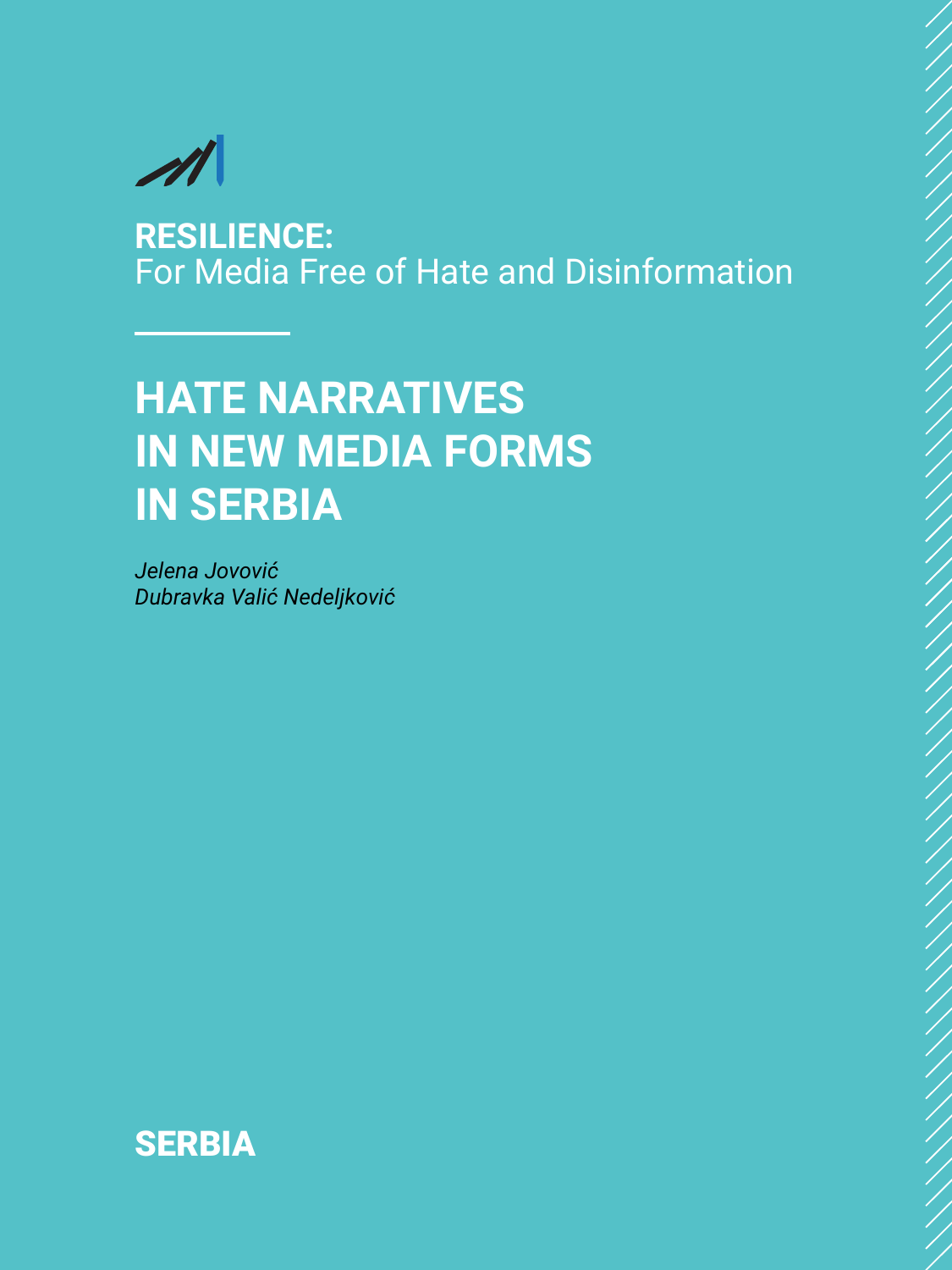#### **RESILIENCE : For Media Free of Hate and Disinformation**

The regional project 'RESILIENCE: Civil society action to reaffirm media freedom and counter disinformation and hateful propaganda in the Western Balkans and Turkey' is implemented with the financial support of the European Union by partner organizations [SEENPM](https://seenpm.org/), the [Albanian Media Institute](http://www.institutemedia.org/), [Mediacentar](https://www.media.ba/bs) [Sarajevo](https://www.media.ba/bs), [Kosovo 2.0](https://kosovotwopointzero.com/en/), the [Montenegro Media Institute](https://www.mminstitute.org/), the [Macedonian Institute for Media](https://mim.org.mk/en/), the [Novi Sad](https://www.novinarska-skola.org.rs/sr/?lang=en) [School of Journalism](https://www.novinarska-skola.org.rs/sr/?lang=en), the [Peace Institute](https://www.mirovni-institut.si/en/) and [Bianet](http://bianet.org/english).

Info: <https://seenpm.org/> Contact: [admin@seenpm.org](mailto:admin%40seenpm.org?subject=)

#### **HATE NARRATIVES IN NEW MEDIA FORMS IN SERBIA**

#### **SERBIA**

Authors: Jelena Jovović, Dubravka Valić Nedeljković

Editor, regional lead researcher: Brankica Petković

Expert reviewer: Stefan Janjić

Language editor: Fiona Thompson

Design: Špela Kranjec for Filip Kranjec s.p., Ljubljana, Slovenia

Publishers: SEENPM, Tirana, Peace Institute, Ljubljana and Novi Sad School of Journalism, Novi Sad

Ljubljana, December 2020

© *SEENPM, Peace Institute, Novi Sad School of Journalism and the authors*



South East European Network for Professionalization of Media







*This publication was produced with the financial support of the European Union. Its contents are the sole responsibility of the authors and the publishers and do not necessarily reflect the views of the European Union.*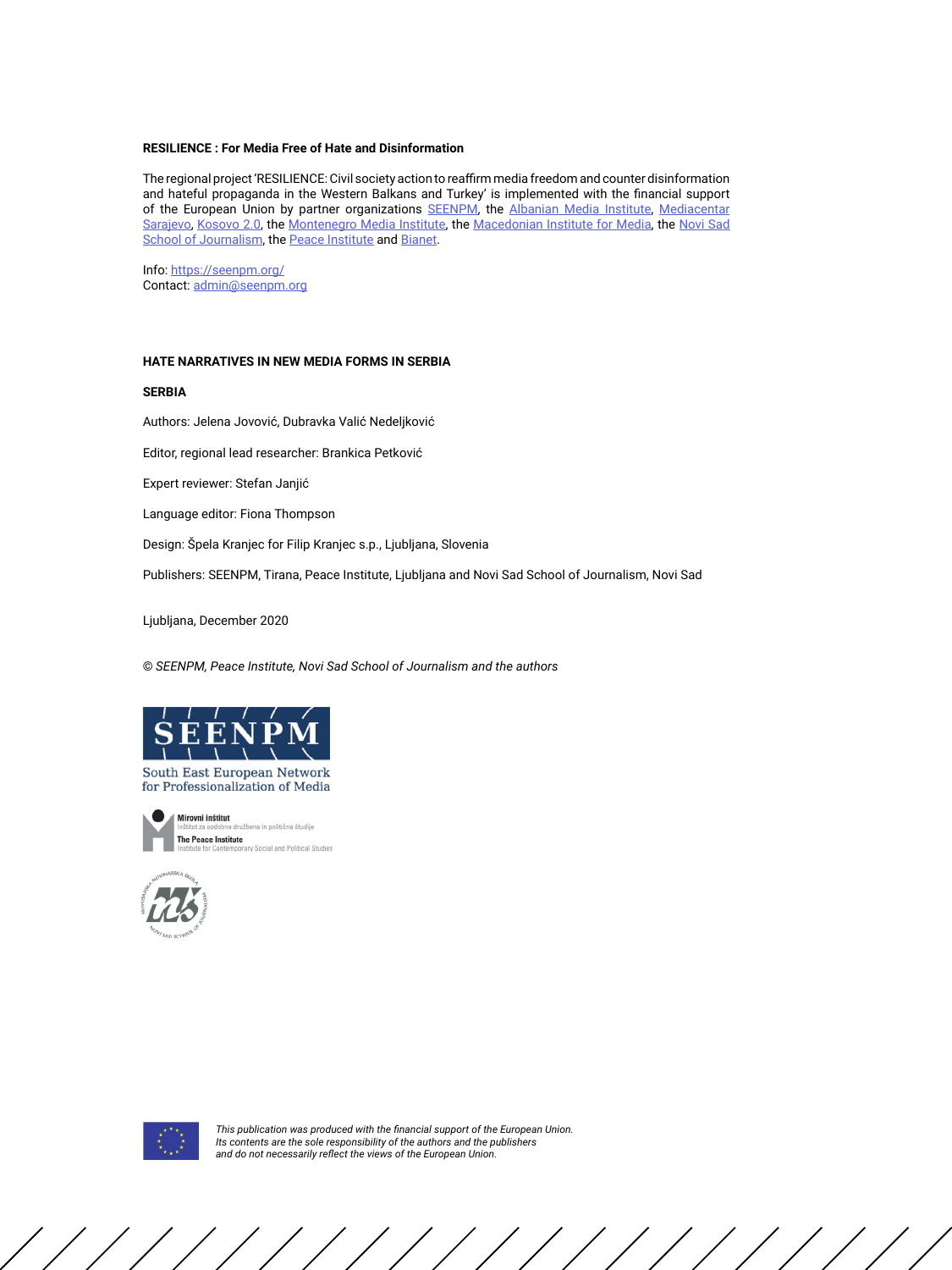# CONTENTS

|    | 1. INTRODUCTION                        | 4  |
|----|----------------------------------------|----|
| 2. | METHODOLOGICAL APPROACH                | 5  |
|    |                                        |    |
| 3. | <b>CASE STUDIES</b>                    |    |
|    | 3.1. Case study 1: Migrants            | 7  |
|    | 3.2. Case study 2: Political opponents | 12 |
|    | 3.2.1. Political opposition            | 12 |
|    | 3.2.2. Government officials            | 14 |
|    | 3.3. Case study 3: Journalists         | 16 |
|    |                                        |    |
| 4. | <b>COMPARATIVE ANALYSIS</b>            |    |

| 5. PREVENTIVE AND EX-POST ACTIONS   |    |
|-------------------------------------|----|
| TO COMBAT HATE NARRATIVES IN SERBIA | 22 |
| 5.1. Legal framework                | 22 |
| 5.2. Content moderation and filters | 23 |
| 5.3. Normative actions              | 23 |
|                                     |    |
| 6. CONCLUSION                       |    |

| 7. POLICY RECOMMENDATIONS |    |
|---------------------------|----|
|                           |    |
| Literature and sources    | 26 |

| About the authors | 30 |
|-------------------|----|

///////////////////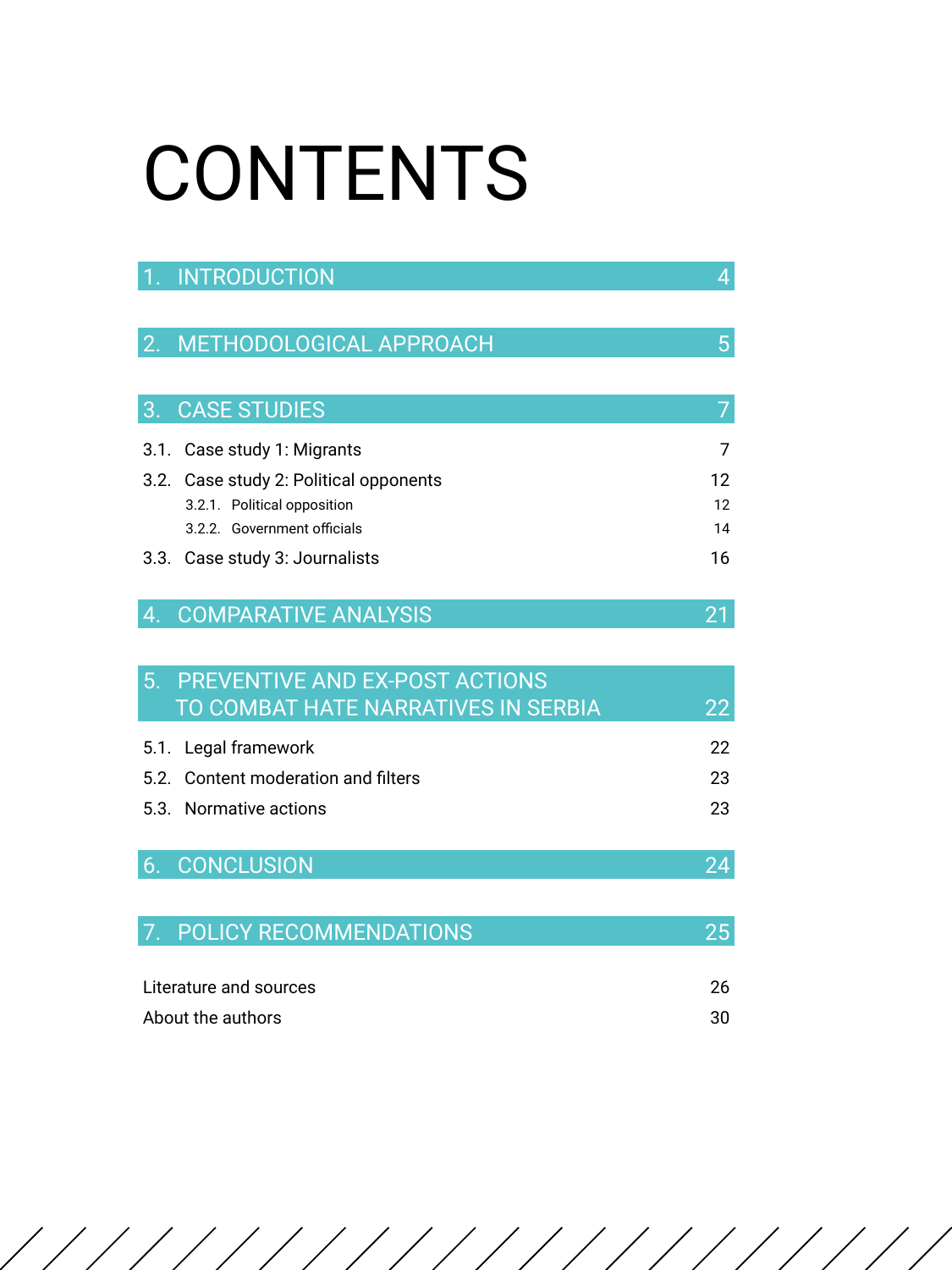# <span id="page-3-0"></span>HATE NARRATIVES IN NEW MEDIA FORMS IN SERBIA

*Jelena Jovović Dubravka Valić Nedeljković*

# **INTRODUCTION**

The Internet has provided new opportunities for the manifestation of freedom of expression, but it has also opened a space for the spread of hate speech, disinformation and propaganda. Recognizing the need to strengthen capacities of media CSOs and grassroots organizations to improve the understanding of disinformation and hateful propaganda models of media and communication, the ability of media and civil society to respond to and debunk false information, particularly online, and building the resilience of citizens against disinformation, eight civil society organizations from the Western Balkans and Turkey (WBT), coordinated by South East European Network for Professionalization of Media (SEENPM), implement the Resilience project.

The research results we present here are part of the research activities carried out in seven project countries within the Resilience project. The research that preceded had analyzed the political-economic basis of hate, disinformation and propaganda models of media and communication. Its findings indicate that in recent years in Serbia, in the name of freedom of speech and freedom of the media, hate speech has significantly outweighed the arguments in the system of public communication. Media outlets with national coverage (with their online editions) systematically deliver content to citizens that promotes government representatives, spreads disinformation and incites hatred towards dissidents or neighbouring nations. In addition to the media, "the Internet has enabled various groups of extreme attitudes to reach directly to citizens, to communicate with them and spread their ideas more efficiently and massively than before" (Valić Nedeljković, Janjatović Jovanović, 2020).

With this second research, we aimed to determine what the main patterns and examples of hate and disinformation narratives in the new media in Serbia are, what actors and events serve as the main generators of hate narratives, and what the main ideas and In recent years in Serbia, in the name of freedom of speech and freedom of the media, hate speech has significantly outweighed the arguments in the system of public communication.

ノノノノノノノノノノノノノノ

//////////

Media outlets with national coverage (with their online editions) systematically deliver content to citizens that promotes government representatives, spreads disinformation and incites hatred towards dissidents or neighbouring nations. 4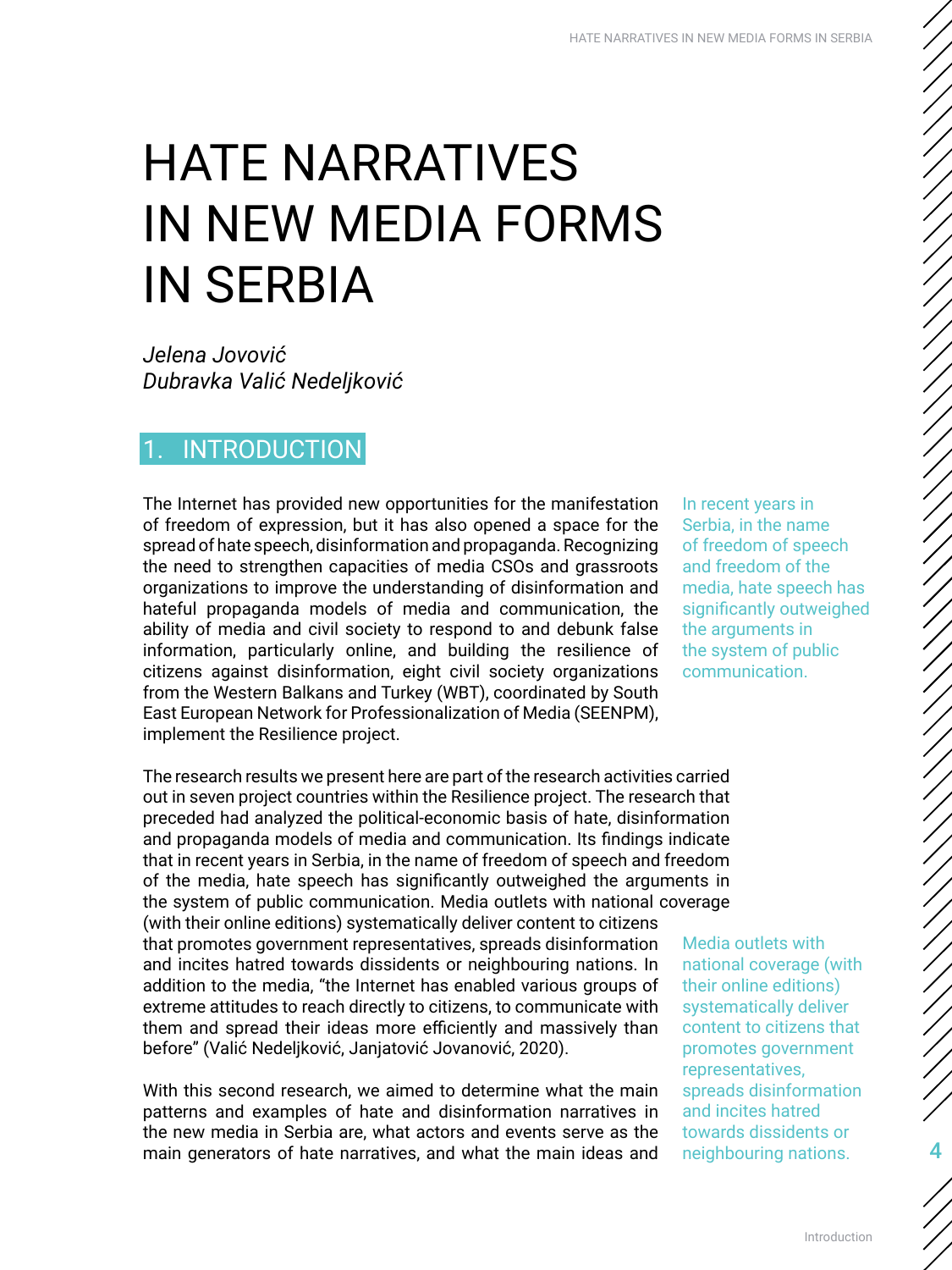<span id="page-4-0"></span>messages disseminated are. This report also lists reactions to hate narratives and provides an overview of prevention and ex-post actions to combat hate and disinformation narratives in Serbia.

We analyzed the content published in online media and social networks, focusing on the specific target groups and the cases studies related to them in the period from June 2019 to June 2020. The content analysis of the selected material was conducted in the period from September to October 2020.

# 2. METHODOLOGICAL APPROACH

We based our research on case study analysis. Target groups of migrants, political opponents, and journalists, towards which the analyzed narratives are directed, were identified at the regional level for all seven countries researched under the Resilience project. In each of the countries, the researchers had the opportunity to choose a fourth target group. Therefore, within the category of political opponents, we decided to analyze both sides of the political spectrum: the political opposition and government representatives as targets of the narrative.

The selection of cases/events was limited to the period between June 2019 and June 2020. For each selected case/event within the target group, the content published in online media and social networks in a period covering two weeks after the selected event was analyzed. For each target group, we selected those publicly recognized cases as generators of hate narratives.

The hate narrative is operationalized through two key concepts narrative (de Latour, 2007) and hatred, which can be expressed through hate speech (Komitet pravnika za ljudska prava, 2007) and/or as a particular subset of hate speech—dangerous speech (Benesch, 2020).

We based our research on case study analysis. Target groups of migrants, political opponents, and journalists, towards which the analyzed narratives are directed, were identified at the regional level for all seven countries researched under the Resilience project.

In this research, a distinction was made between two categories of hate speech, implicit and explicit. An explicit level of expression of hate speech implies an open declaration of hatred towards another. The implicit level includes all those messages that agree with discriminatory, stereotyping, and aggressive messages and actions of others, and/or when such messages are transmitted without appropriate critical review or due journalistic attention, which may give the impression that the transmitter (individual or media) supports such actions and attitudes.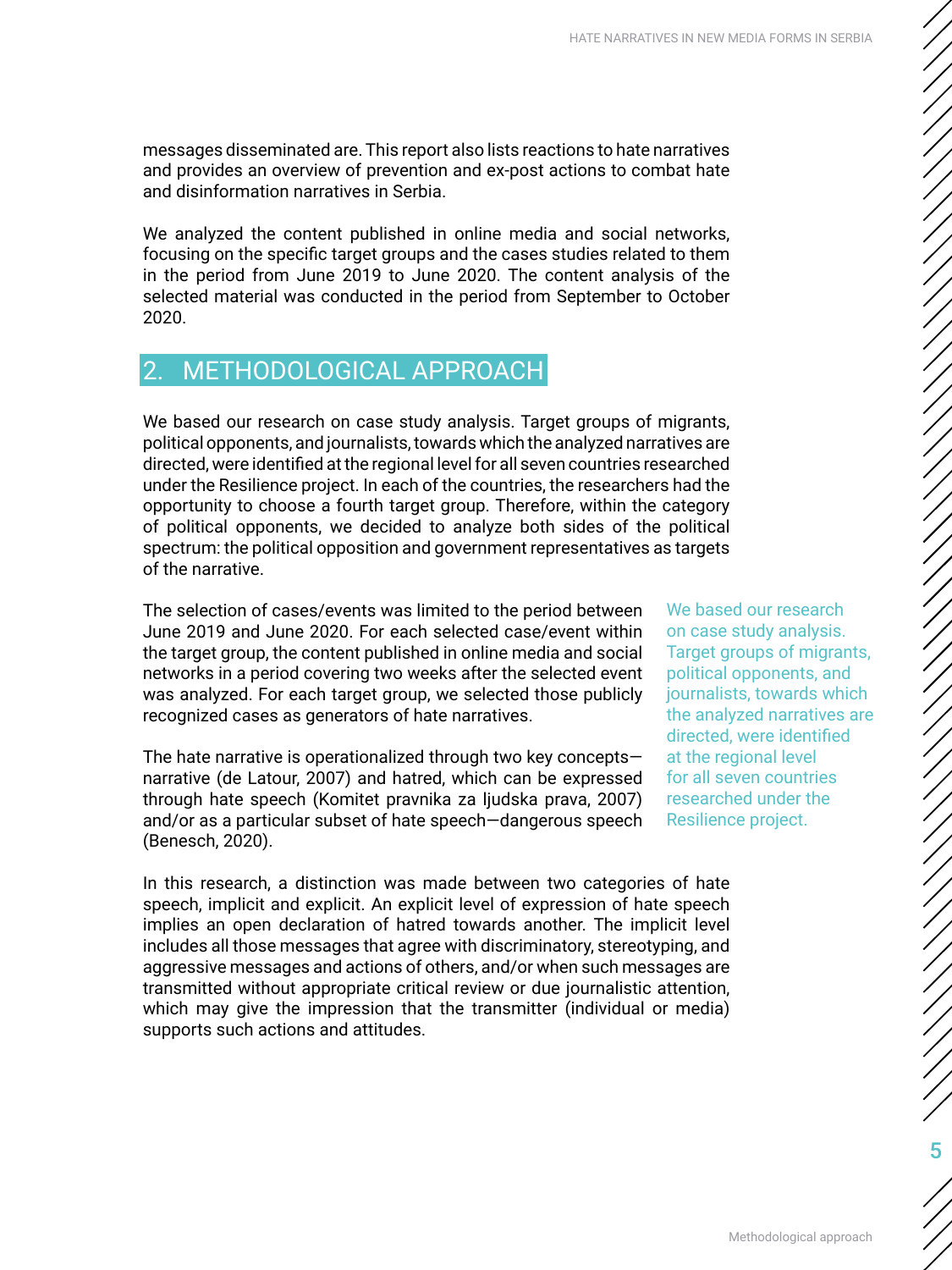A total of 16 media outlets were selected for narrative analysis based on three criteria;

a) media that were previously identified as media that systematically spread hate speech, disinformation and propaganda (Valić Nedeljković, Janjatović Jovanović, 2020),

b) as well as the media which, according to the statistics of Fake news Tragač, a portal dedicated to the deconstruction of false and manipulative media content (*fakenews.rs*), are the most common sources of manipulation: Informer ([informer.rs](http://informer.rs)), Alo ([alo.rs\)](http://alo.rs), Telegraf [\(telegraf.rs](http://telegraf.rs)), Kurir [\(kurir.rs\)](http://kurir.rs), Pink ([pink.rs\)](http://pink.rs), Studio B ([studiob.rs\)](http://studiob.rs), Happy BSC portal ([happytv.rs](http://happytv.rs)), Srbija Danas ([srbijadanas.com](http://srbijadanas.com)), Sputnik ([rs.sputniknews.com](http://rs.sputniknews.com)), Blic online [\(blic.rs\)](http://blic.rs), Srbin. info ([srbin.info](http://srbin.info)) and RTV ([rtv.rs\)](http://rtv.rs), and

c) media with a significant influence on public debate/agenda setting media): *RTS* [\(rts.rs\)](http://rts.rs), *N1* ([rs.n1info.com\)](http://rs.n1info.com), *Danas* [\(danas.rs](http://danas.rs)) and *Autonomija* ([autonomija.info](http://autonomija.info)).

For each target group, a Google search was performed within a defined site (online media) using a phrase or keyword within a limited time range defined separately for each target group. In cases where the Google search produced no results, the search was carried out within the selected portal on the same criteria.

Online media presented in individual case studies were selected based on the presence of hate speech in the total number of articles *directly connected with the case*/event/incident or in the comments of readers/users who follow these reports. When a larger number of media met these criteria, media with a greater influence on the public debate were selected for analysis.

User comments published with sampled reports were also analyzed. Some individual comments were complex, i.e. its parts belonged to more than one narrative.

Profiles and groups on social networks were selected with the CrowdTangle application, except for the target group of migrants. The selected Facebook group "Movement STOP Settlement of Migrants" was identified as a hate speech generator in the first research conducted within the "Resilience" project.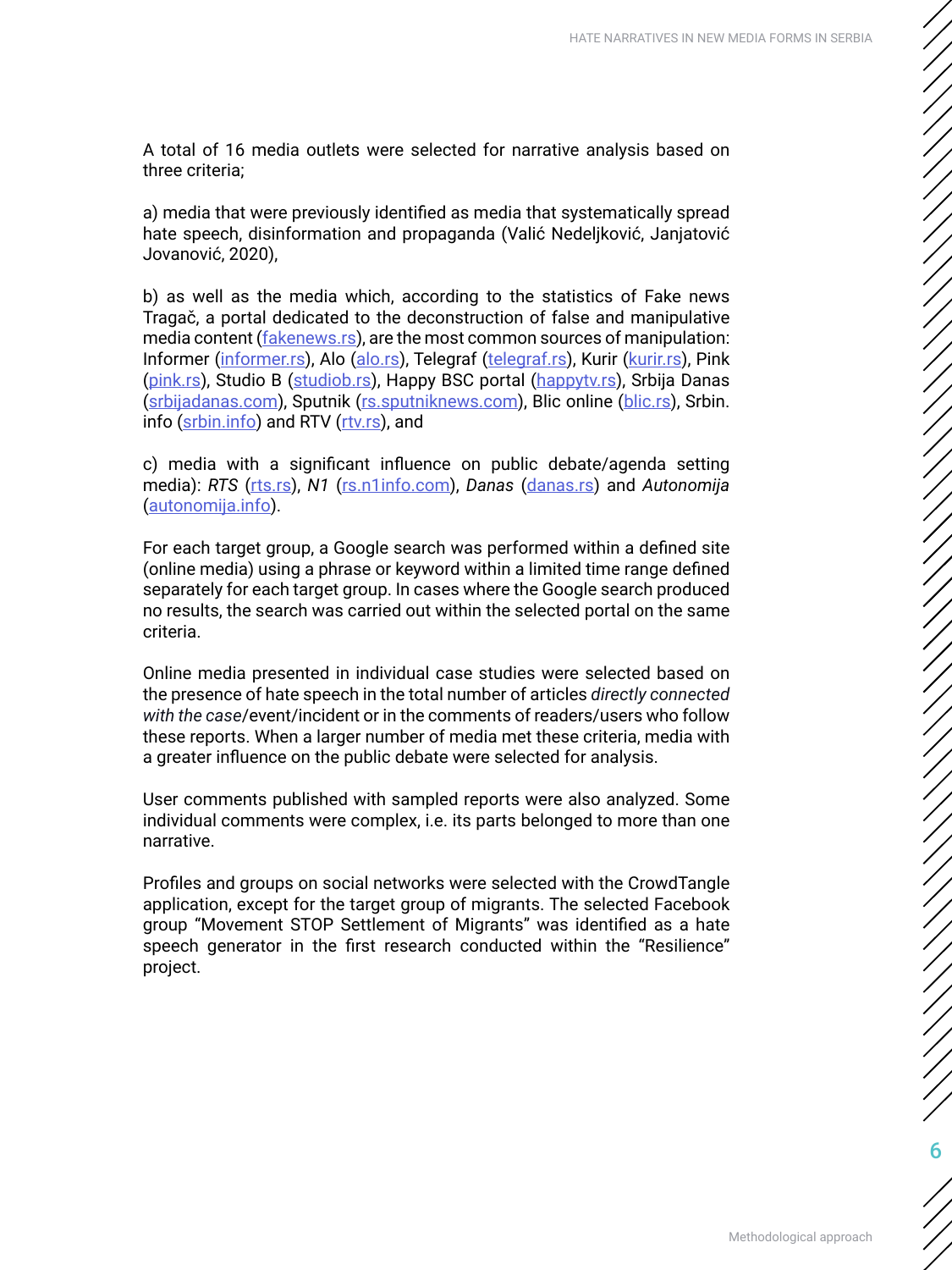# <span id="page-6-0"></span>3. CASE STUDIES

A keyword search yielded a total of 195 articles/reports relevant to the analysis. A total of 13 out of 16 analyzed online media have an open option for readers' comments, where a total of 2382 comments have been published.

Media reports and comments selected for individual case studies underwent quantitative and qualitative analyses, and for each target group, the key narratives were identified (Table 1).

| Table.              |                                                                                      |
|---------------------|--------------------------------------------------------------------------------------|
| <b>TARGET GROUP</b> | <b>KEY NARRATIVE</b>                                                                 |
| Migrants            | The arrival of the migrants is a threat to society.                                  |
|                     | The political opposition are working against their country.                          |
| Political opponents | Government officials are working against their country.                              |
| Journalists         | Journalists are enemies of the state (and by extension, enemies<br>of their people). |

# IDENTIFIED KEY NARRATIVES FOR EACH OF THE TARGET GROUPS

### 3.1. Case study 1: Migrants

On 6 May 2020, F.R. drove his car at full speed into the Reception Centre for Migrants in Obrenovac (former military barracks), which was, at the time, secured by the Serbian Army. F. R. live-streamed the whole event on his Facebook profile. After trying to break through the fence of the Reception Centre, he entered through the main entrance saying: "We will express our dissatisfaction towards the thousands of migrants who immigrated to Obrenovac by entering the migrant centre, the former barracks. Here is the army." As he drove through the grounds, he shouted: "Let's see what our migrant brothers are doing. I don't want my girlfriend to be attacked by migrants. I don't want to watch people who are running from nothing in my town. I don't want to watch them. I do not want a Muslim state. I don't want to put up with this. The punishment will be great for sure. I'm getting out now."

The young man was arrested and ordered to be detained for 48 hours. The prosecution qualified the crime as violent behaviour and requested detention for 30 days. The Basic Court in Obrenovac initially rejected the Basic Public Prosecutor's Office's proposal to order custody, after which he was released. After the Prosecutor's Office's appeal, the Basic Court in Obrenovac reversed the original decision, so F.R. was arrested again. At the beginning of June 2020,

Migrants are credited with the most aggressive tendencies, led by the allegations of assault on women, which, in a still traditional society, resonates as a call to men to take action and protect them. They are also credited with the tendency to violently (war and terrorist attacks) want to take over our territory and impose their religion.

7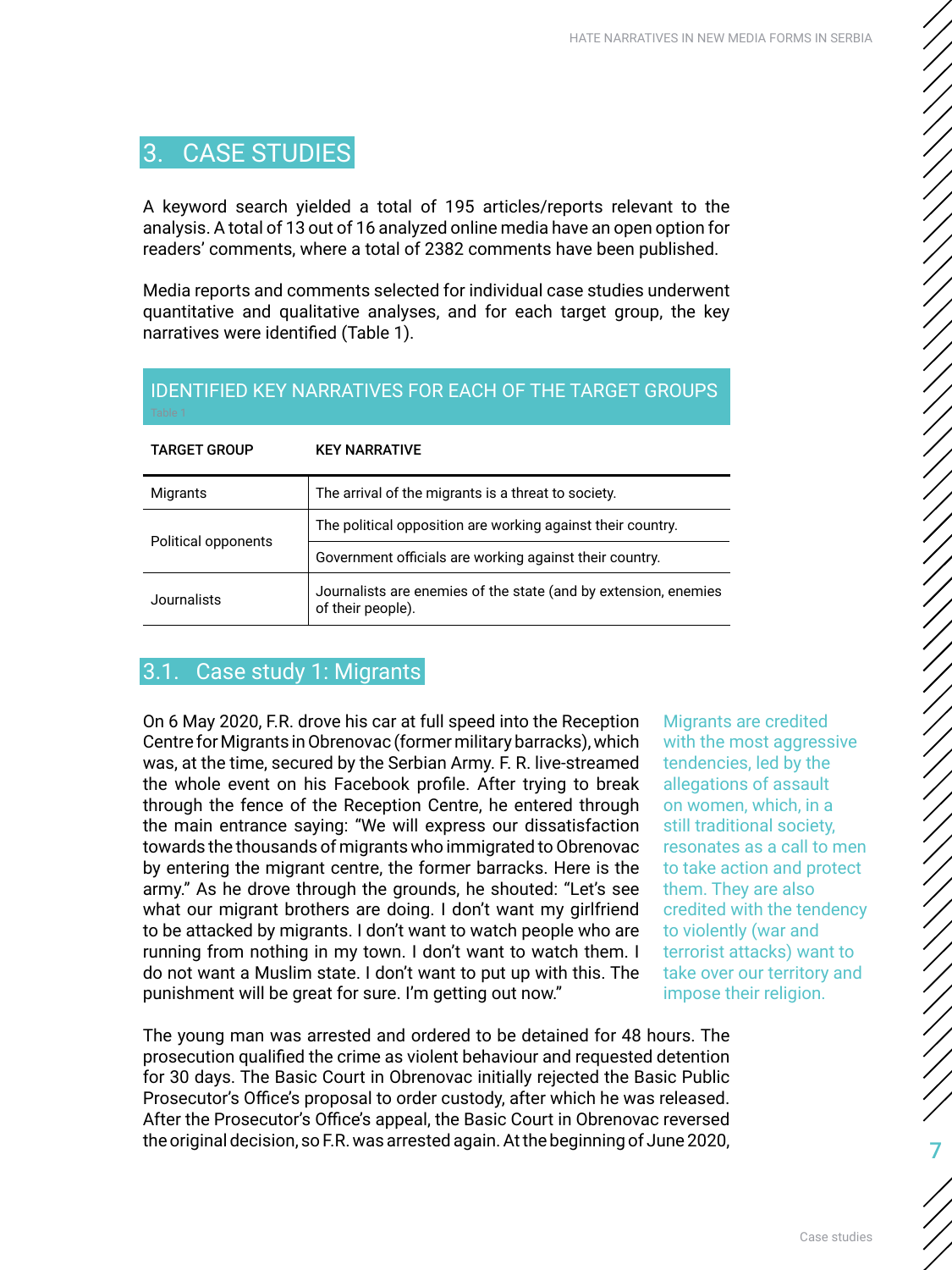he was sentenced to eight months in prison after concluding an agreement with the Basic Public Prosecutor's Office in Obrenovac on admitting guilt for the crime of violent behaviour. The prosecution missed the opportunity to characterize this act as a crime of inciting national, racial, and religious hatred and intolerance.

For the target group Migrants, the keywords are defined: "migrant", "migrants'", "Obrenovac", and "F.R.", as well as the full name of the person who is the main culprit of the selected event. The observed time range covered the period from 6–20 May 2020.

This event attracted a lot of media and public attention. In the observed period, in 14 of the 16 sampled online media, a total of 43 posts/articles directly related to it were published. Hate speech towards migrants was registered in 17 posts/articles (13 at the implicit and four at the explicit level) (Table 1). On 13 (out of these 14) online media, users wrote a total of 584 comments on posts/articles related to the event. Hate speech toward migrants is registered in 234 comments (149 at the implicit and 85 at the explicit level).

For the case study, the portals *Kurir* (kurir.rs) and *Happy BSC portal* (happytv. rs) are selected within this target group.

The *Kurir* published four articles that are directly related to the event. Two of the articles are categorized as articles in which implicit hate speech is registered. The first, entitled "Young man lost his nerve, crashed into the barracks in Obrenovac by car: I don't want my girlfriend to be attacked by migrants!"[1], is a short news article with the video made by the main actor as its integral part. The article was written without a single word of criticism, and the chosen title justifies his action in a certain way. This justification goes a step further because Kurir provided an exclusive with the statement of the girl in question in the second article entitled "A member of the Leviathan wanted to trample migrants! His girlfriend reveals to *Kurir* what the asylum seekers did to her before the intrusion!"<sup>[2]</sup> thus supporting the sub-narrative "Migrants are prone to harassment of women and rape."

Along with these four articles, a total of 262 comments were published on the Kurir portal: we registered hate speech in 142 of them—107 at the implicit level in which individuals actually express support for the young man and his act, and 35 comments in which hate speech was registered at the explicit level.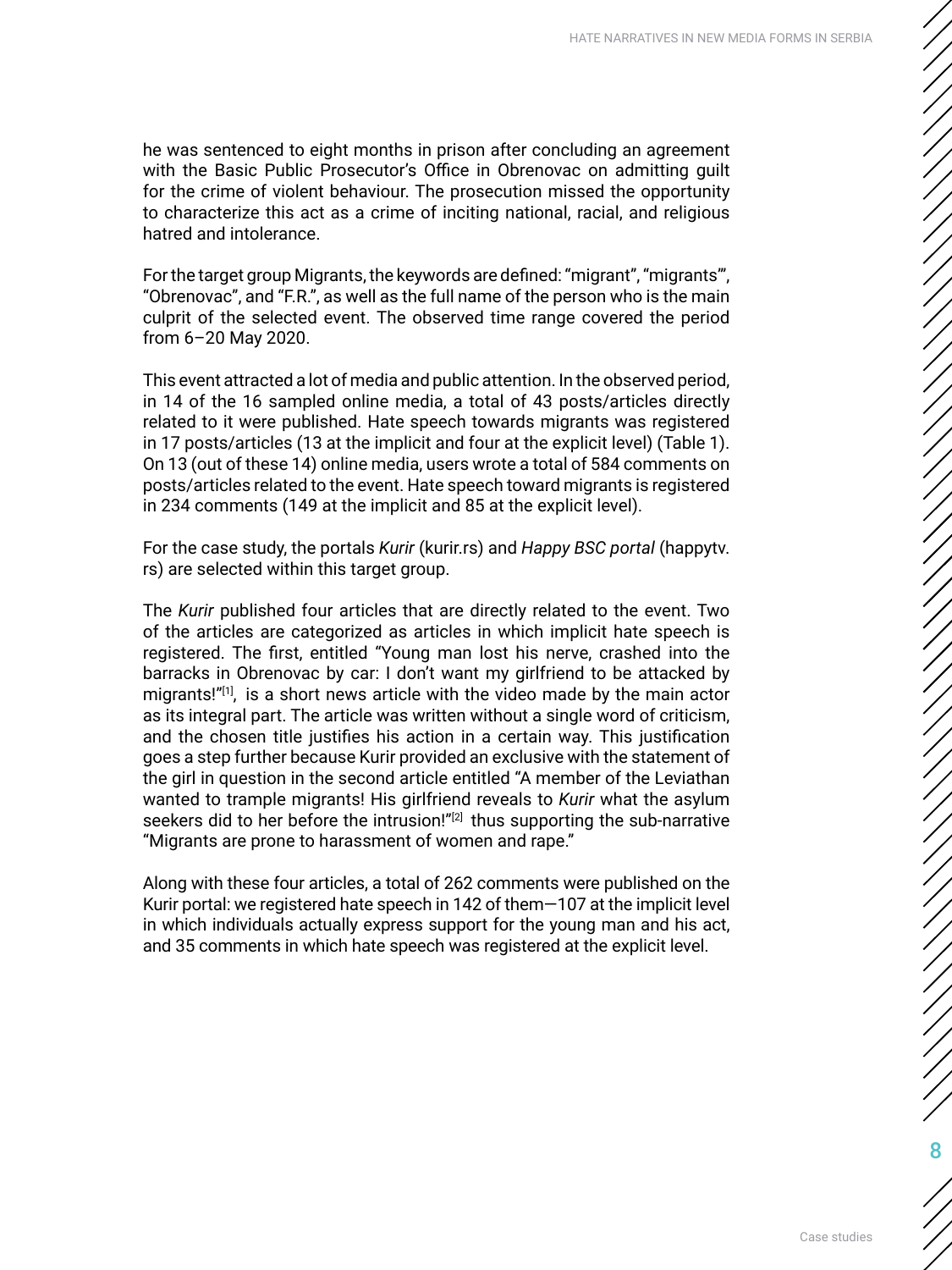#### READERS' COMMENTS IN THE ONLINE MEDIA OUTLET *KURIR* CLASSIFIED INTO SUB-NARRATIVES

| `able :               |                                                                                                                                                                                                                                                                                                                                                                 |                                                                             |
|-----------------------|-----------------------------------------------------------------------------------------------------------------------------------------------------------------------------------------------------------------------------------------------------------------------------------------------------------------------------------------------------------------|-----------------------------------------------------------------------------|
| <b>KEY NARRATIVE</b>  | The arrival of the migrants is a threat to society.                                                                                                                                                                                                                                                                                                             | Number of<br>comments<br>in which<br>the sub-<br>narrative is<br>registered |
|                       | Calling for action against migrants.<br>Migrants should be exiled, returned to their country of<br>origin, refused entry at the border, or destroyed.                                                                                                                                                                                                           | 11                                                                          |
|                       | Migrants are prone to harassment of women and rape.                                                                                                                                                                                                                                                                                                             | 5                                                                           |
|                       | The ultimate goal of current migrations is the<br>Islamization of Serbia (Western World).                                                                                                                                                                                                                                                                       | 4                                                                           |
|                       | The police and the state protect them, cover up their<br>criminal actions.                                                                                                                                                                                                                                                                                      | 4                                                                           |
|                       | Migrants are a security threat. They are aggressive, and<br>they are connected to criminal groups. They steal, burn,<br>kidnap, attack the local population; nothing good can be<br>expected from them.                                                                                                                                                         | 4                                                                           |
|                       | Migrants are terrorists; only men come (preparing for<br>war/jihad); They are militarily capable sleepers without<br>women and children.                                                                                                                                                                                                                        | 3                                                                           |
| <b>SUB-NARRATIVES</b> | Advocates for the rights of migrants should welcome<br>them in their homes.                                                                                                                                                                                                                                                                                     | 3                                                                           |
|                       | Migrants are not refugees, they are not people in need,<br>but they have decided to move for economic reasons,<br>and they do not deserve help and protection.                                                                                                                                                                                                  | 2                                                                           |
|                       | Migrants represent a threat to the cultural values of the<br>society. Migrants come from countries with completely<br>different, alien cultural values, incompatible with those<br>of the society of arrival. Migrants are barbarians (under-<br>developed/backwards), coming to the civilized western<br>world; Offensive remarks that confirm such attitudes. | 1                                                                           |
|                       | Migrants are a threat to the core values of the society to<br>which they arriving. Migrants come from countries that<br>do not respect fundamental human rights.                                                                                                                                                                                                | 1                                                                           |
|                       | Migrants are a threat to socially disadvantaged<br>groups. In Serbia, they have more rights than the local<br>population; they get houses, money.                                                                                                                                                                                                               | 1                                                                           |
|                       | The same rules and rights do not apply to the US and<br>THEM as migrants. THEY are in a far better position<br>than WE are.                                                                                                                                                                                                                                     | 1                                                                           |
|                       | Serbia is conditioned/forced/paid to accept them.                                                                                                                                                                                                                                                                                                               | 1                                                                           |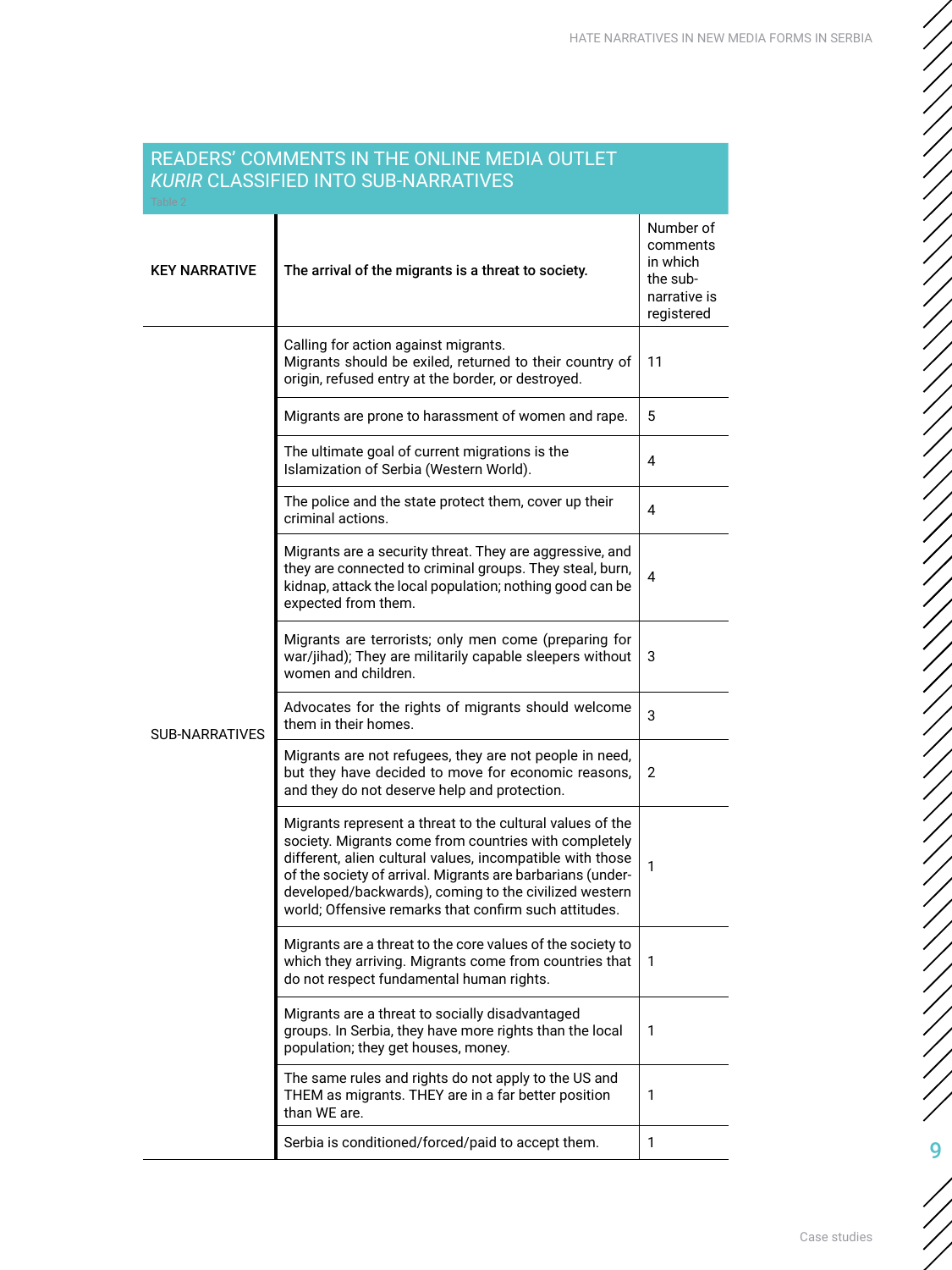In the observed period, the *Happy BSC portal* published five posts/articles directly related to the event. We registered hate speech in four of them. Out of two articles in which hate speech is registered at an implicit level, one is identical to the article published in *Kurir* (without citing the source) while the other transmits the girlfriend's statement given to *Kurir*. In addition to articles and statements, the Happy BSC portal thus takes over and maintains the narrative, "Migrants are prone to harassment of women and rape."

At the explicit level, this media outlet generates hate narratives in two articles. In the article "Shocking video! See what migrants are doing in the camp in Obrenovac"<sup>[3]</sup> it uses a video circulating on social networks in which the migrants are exercising to depict "Migrants as terrorists who are preparing for war." They add to that the excerpt from the report on the situation in the centre in Obrenovac published by the Asylum Protection Center, which portrays migrants as a "threat to security" because "They are aggressive and associated with criminal groups." The second article entitled "New privileges for illegal migrants in Serbia! Here's what they can do now!" which implies that "migrants in Serbia have more rights than the local population," begins with the sentence "Illegal migrants who are in Serbia and who some 'incorrectly refer to as refugees' have been given a new privilege" is actually informing its readers that the decision that temporarily restricted the movement of migrants and asylum seekers in order to prevent the entry of coronavirus into the centres where they are accommodated, ceased to be valid.

Although it has an open commenting option, a total of two comments have been registered on the *Happy BSC portal*, one of which expresses support for the act of F.R.

There are several active social media groups in Serbia which bring together individuals who most often publish manipulative, fabricated and recycled information about migrants. The largest number of members are gathered in the group "Movement STOP Settlement of Migrants", which had 325,786 members at the time of writing this report. The group was founded on 25 March 2020 and changed its name on 3 October 2020. (The original name was "STOP Settlement of Migrants").

In the observed period, five currently available posts related to the incident were identified in this group. The first was published on 6 May and linked to a video recording of the incident, and the next four posts "prove" that the young man's action was justified.

*For all those who say that migrants did not attack any woman in Serbia. Obenovac*[4]

*A young man who broke into a migrant camp in Obrenovac was released* [5] *If we ask ourselves, whence the problems of the past month in Obrenovac. This*  is because the state has not responded to the violence.<sup>[6]</sup>

*The problems with asylum seekers in Obrenovac are not from yesterday; this video reveals what migrants and the commissariat are doing, as well as how they are breaking the law. Citizens are more than upset*[7]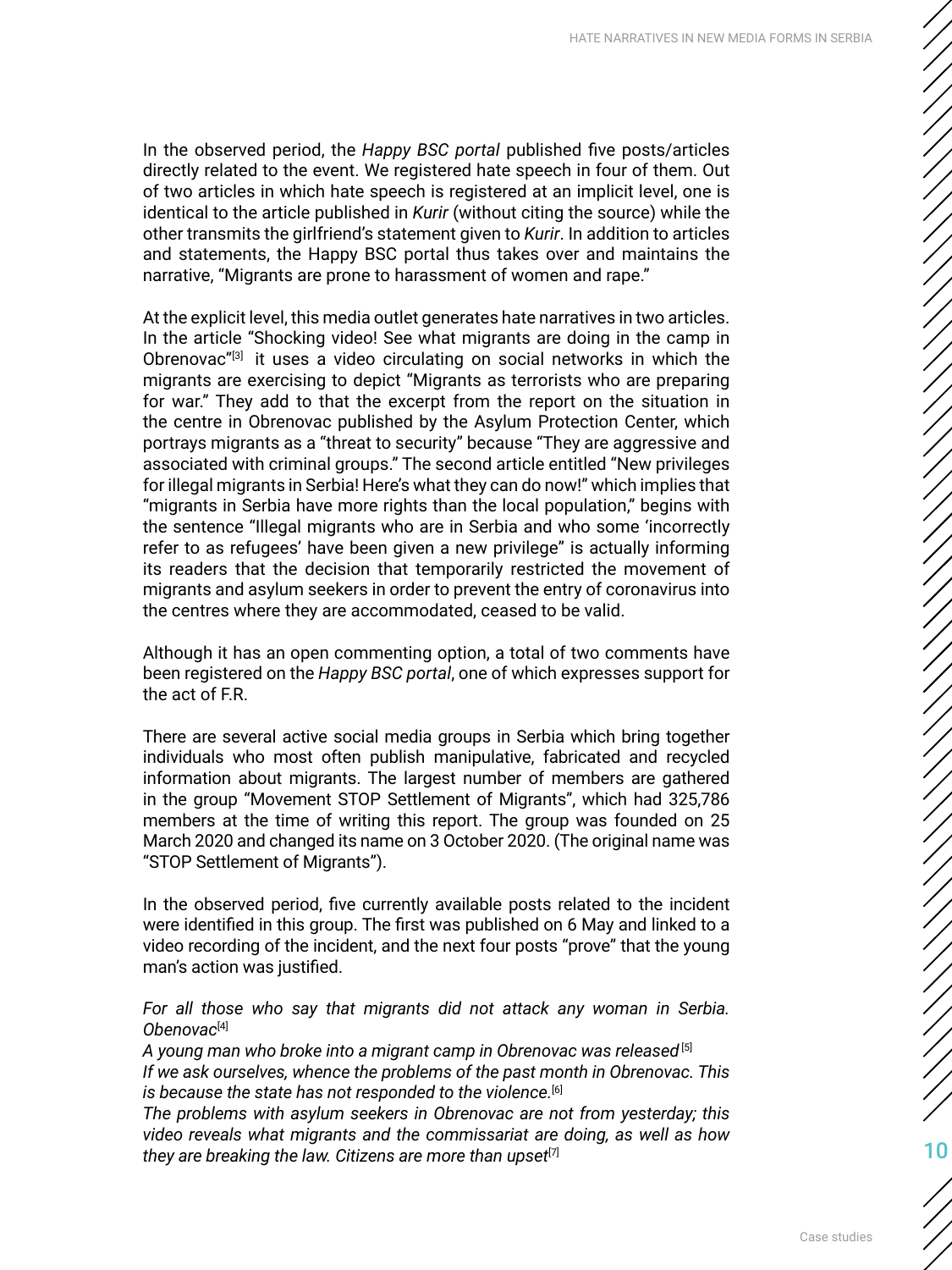On 6 May, one of the group members shared a video of the incident<sup>[8]</sup> initially published on the website *vestidana.rs*. This entry had 1,700 comments on the group, of which 1,049 are currently available. This post has been shared 1,200 times.

Out of 1,049 analyzed comments, 728 (69.4%) are comments with elements of hate speech. In 476 comments (45.38%), hate speech is implicit, i.e. it consists of comments in which support for F.M. and his act is expressed in words or with videos, gifs and emojis. In 252 comments, hate speech is registered at an explicit level. They are classified into numerous subnarratives (Table 3).

| PORTAL CLASSIFIED INTO SUB-NARRATIVES<br>Table 3 |                                                                                                                                                                                                                                                                                                                                                             |                                                                             |
|--------------------------------------------------|-------------------------------------------------------------------------------------------------------------------------------------------------------------------------------------------------------------------------------------------------------------------------------------------------------------------------------------------------------------|-----------------------------------------------------------------------------|
| <b>KEY NARRATIVE</b>                             | The arrival of the migrants is a threat to society.                                                                                                                                                                                                                                                                                                         | Number of<br>comments<br>in which<br>the sub-<br>narrative is<br>registered |
|                                                  | Calling for action against migrants. Migrants should be<br>exiled, returned to their country of origin, refused entry at<br>the borders or destroyed.                                                                                                                                                                                                       | 136                                                                         |
|                                                  | Migrants are terrorists; only men come (preparing for<br>war/jihad); They are militarily capable sleepers without<br>women and children.                                                                                                                                                                                                                    | 41                                                                          |
|                                                  | Serbia is conditioned/forced/paid to accept them.                                                                                                                                                                                                                                                                                                           | 19                                                                          |
|                                                  | Migrants are prone to harassment of women and rape.                                                                                                                                                                                                                                                                                                         | 17                                                                          |
|                                                  | The ultimate goal of current migrations is the Islamization<br>of Serbia (Western World).                                                                                                                                                                                                                                                                   | 17                                                                          |
| <b>SUB-NARRATIVES</b>                            | Migrants are a threat to population growth. In Serbia, the<br>government is settling migrants in order to increase the<br>birth rate.                                                                                                                                                                                                                       | 9                                                                           |
|                                                  | The police and the state protect them, cover up their<br>criminal actions.                                                                                                                                                                                                                                                                                  | 8                                                                           |
|                                                  | Migrants represent a threat to cultural values of the<br>society. Migrants come from countries with completely<br>different, alien cultural values, incompatible with those<br>of the society of arrival. Migrants are barbarians (under-<br>developed/backwards), coming to the civilized western<br>world; Offensive remarks that confirm such attitudes. | 8                                                                           |
|                                                  | Advocates for the rights of migrants should welcome<br>them in their homes.                                                                                                                                                                                                                                                                                 | $\overline{7}$                                                              |

## READERS' COMMENTS IN THE ONLINE MEDIA OUTLET *HAPPY BSC* PORTAL CLASSIFIED INTO SUB-NARRATIVES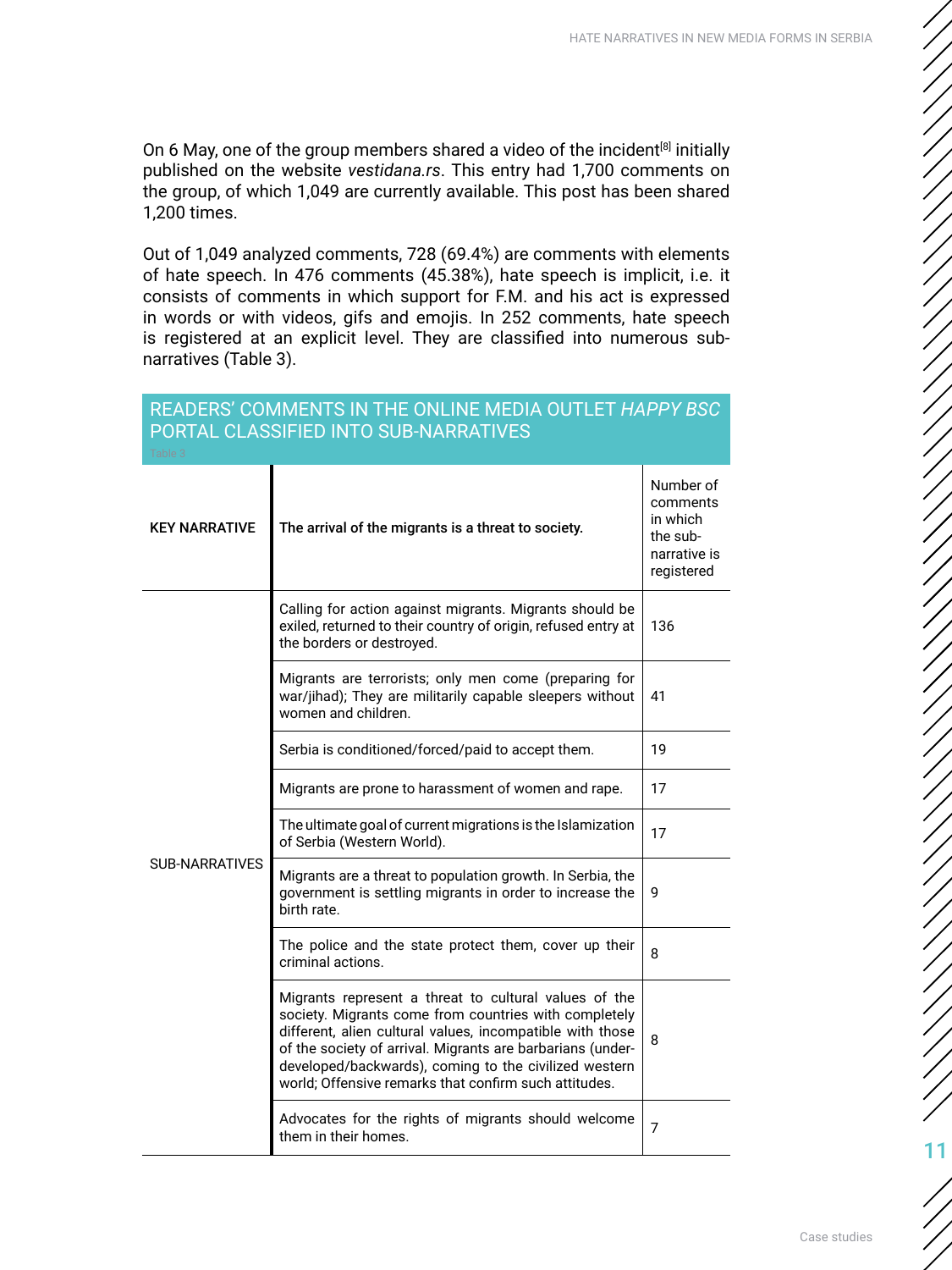<span id="page-11-0"></span>

| <b>SUB-NARRATIVES</b> | Migrants are a security threat. They are aggressive, and<br>they are connected to criminal groups. They steal, burn,<br>kidnap, attack the local population; nothing good can be<br>expected from them. | $\overline{7}$ |
|-----------------------|---------------------------------------------------------------------------------------------------------------------------------------------------------------------------------------------------------|----------------|
|                       | Migrants are a threat to socially disadvantaged<br>groups. In Serbia, they have more rights than the local<br>population; they get houses, money.                                                       | 6              |
|                       | The president's future voters                                                                                                                                                                           | 5              |
|                       | Migrants are not refugees, they are not people in need,<br>but they have decided to move for economic reasons,<br>and they do not deserve help and protection.                                          | 5              |
|                       | THEY have more rights in Serbia than WE do.                                                                                                                                                             | 3              |
|                       | The same rules and rights do not apply to the US and<br>THEM as migrants. THEY are in a far better position<br>than WE are.                                                                             | 2              |
|                       |                                                                                                                                                                                                         |                |

## 3.2. Case study 2: Political opponents

#### 3.2.1. Political opposition

On 15 January 2020, a video was published on the Facebook page "Javnost Srbije"<sup>[8]</sup> portraying Marinika Tepić, vice president of the opposition Party of Freedom and Justice, as "a traitor" (patriot of some other countries), "a mercenary of foreign countries and organizations, liar and enemy of the state, working against the interests of the Serbian people". This page has been in existence since October 2019. It mainly publishes affirmative announcements about the representatives of the ruling party and their successes and negative announcements about the opposition's representatives, which prevail. It has a total of 2,237 followers. However, a significant number of their posts are made up of short videos, mostly those representing the opposition in a negative context, which have a significantly higher number of views than the number of followers.

The video on this page had 28,000 views, 142 comments and 21 shares. Of the 142 comments, 24 (34.8%) contained explicit hate speech directed at Marinika Tepić, which is expressed in the numerous sub-narratives about her (Table 3).

Hatred towards government officials is associated with their personal characteristics, i.e. belonging to a group that is not related to the political function they perform and put in the service of political struggle. In the case of the opposition's representative, hatred towards her as the performer of a particular function is manifested by misogyny, and in the case of the Prime Minister, by homophobia.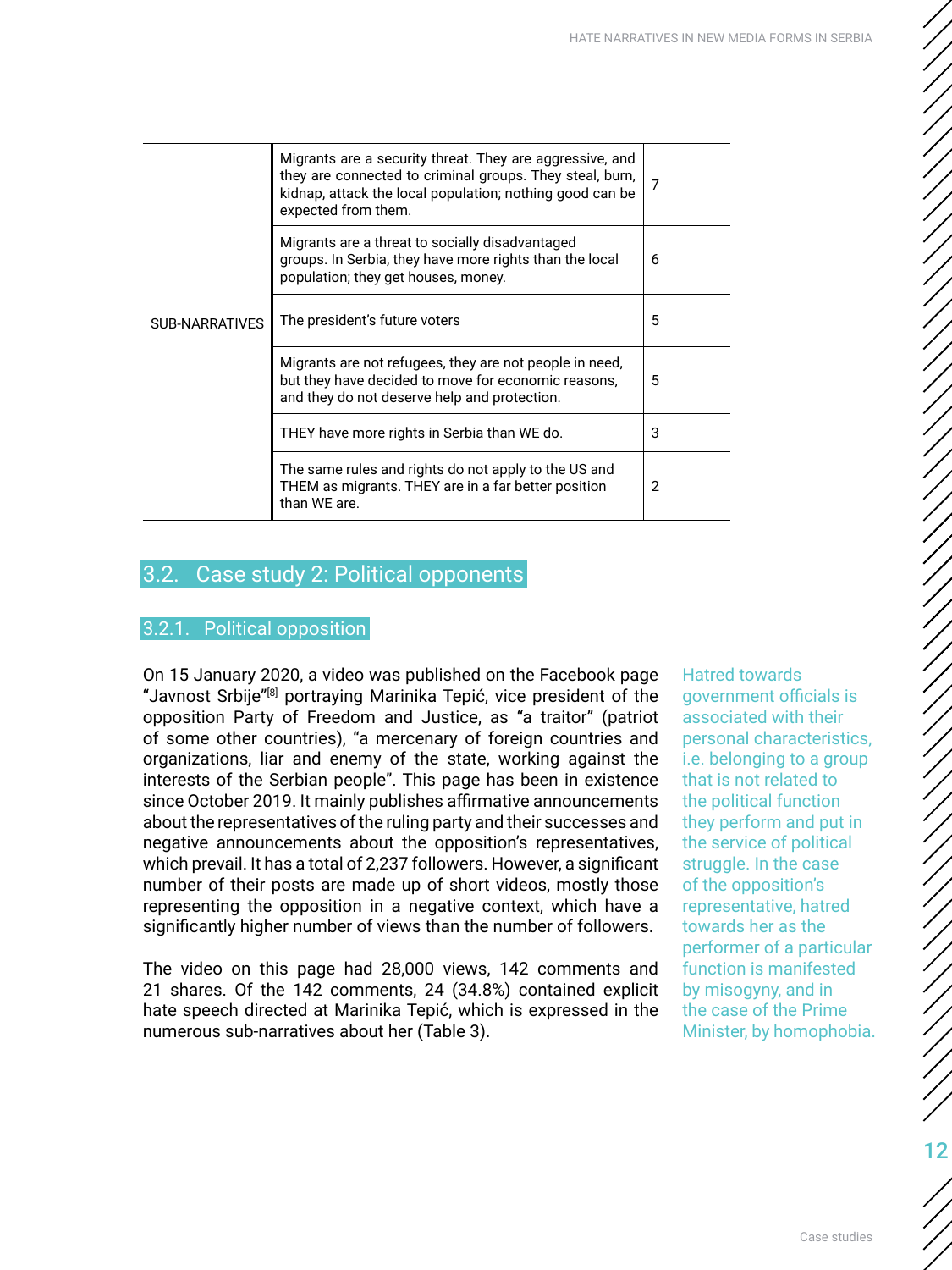| JAVNOST SRBIJE CLASSIFIED INTO SUB-NARRATIVES<br>Table 3 |                                                                                                                                   |                                                                             |
|----------------------------------------------------------|-----------------------------------------------------------------------------------------------------------------------------------|-----------------------------------------------------------------------------|
| <b>KEY NARRATIVE</b>                                     | The political opposition are working against their<br>country.                                                                    | Number of<br>comments<br>in which<br>the sub-<br>narrative is<br>registered |
|                                                          | Misogynistic comments and offensive comments with<br>elements of misogyny.                                                        | 12                                                                          |
|                                                          | Politicians of the opposition are mercenaries of foreign<br>countries and organizations.                                          | 6                                                                           |
|                                                          | Politicians of the opposition are traitors; They are not<br>patriots.                                                             | 6                                                                           |
|                                                          | Members of the opposition lie and deceive.                                                                                        | $\overline{2}$                                                              |
| <b>SUB-NARRATIVES</b>                                    | Various forms of death threats, threatening with injury.                                                                          | $\overline{2}$                                                              |
|                                                          | Members of the opposition are thieves, representing<br>only their own financial interests.                                        | $\overline{2}$                                                              |
|                                                          | Members of the opposition are mentally ill people,<br>where hatred toward opposition is associated or<br>intertwined with sanism. | $\overline{2}$                                                              |
|                                                          | The political opposition do not work in the best interest<br>of its country and its people; they are enemies of the<br>state.     | 1                                                                           |

# FOLLOWERS' COMMENTS ON THE FACEBOOK PAGE

The video went viral on Twitter after being shared by Dragan Đilas five days later, with a message sent to President Aleksandar Vučić<sup>1</sup>. Here, the video has been viewed 53,900 times. Moreover, only after Đilas' announcement did the media start reporting on this event.

From 15–29 January, out of the 16 selected, five portals reported on this event. Based on a Google search using the keywords "Marinika", "Marinika Tepić", "Đilas", "Dragan Đilas", and "opposition", seven articles related to the event were found. Hate speech was registered in two articles, one at the implicit level and one at the explicit level.

The article published on the *Informer* portal: "Shame on you, tycoon ''liar'! Đilas called out Vučić again because of Marinika! Vladanka Malović slammed him immediately!"<sup>[9]</sup> with the title, a short article, and by conveying the insulting statement of the head of the information service of the ruling

*<sup>1</sup> The analysis of the tweets could not be conducted because, in April 2020, Twitter deleted 8,558 accounts and 43,067,074 tweets because they were "engaged in inauthentic coordinated activity to promote the SNS and Vučić to attack their political opponents, and to amplify content from news outlets*  favourable to them." according to Stanford Internet Observatory's analysis. Available at: [https://cyber.fsi.](https://cyber.fsi.stanford.edu/io/news/april-2020-twitter-takedown) *[stanford.edu/io/news/april-2020-twitter-takedown](https://cyber.fsi.stanford.edu/io/news/april-2020-twitter-takedown). [Accessed October 2020].*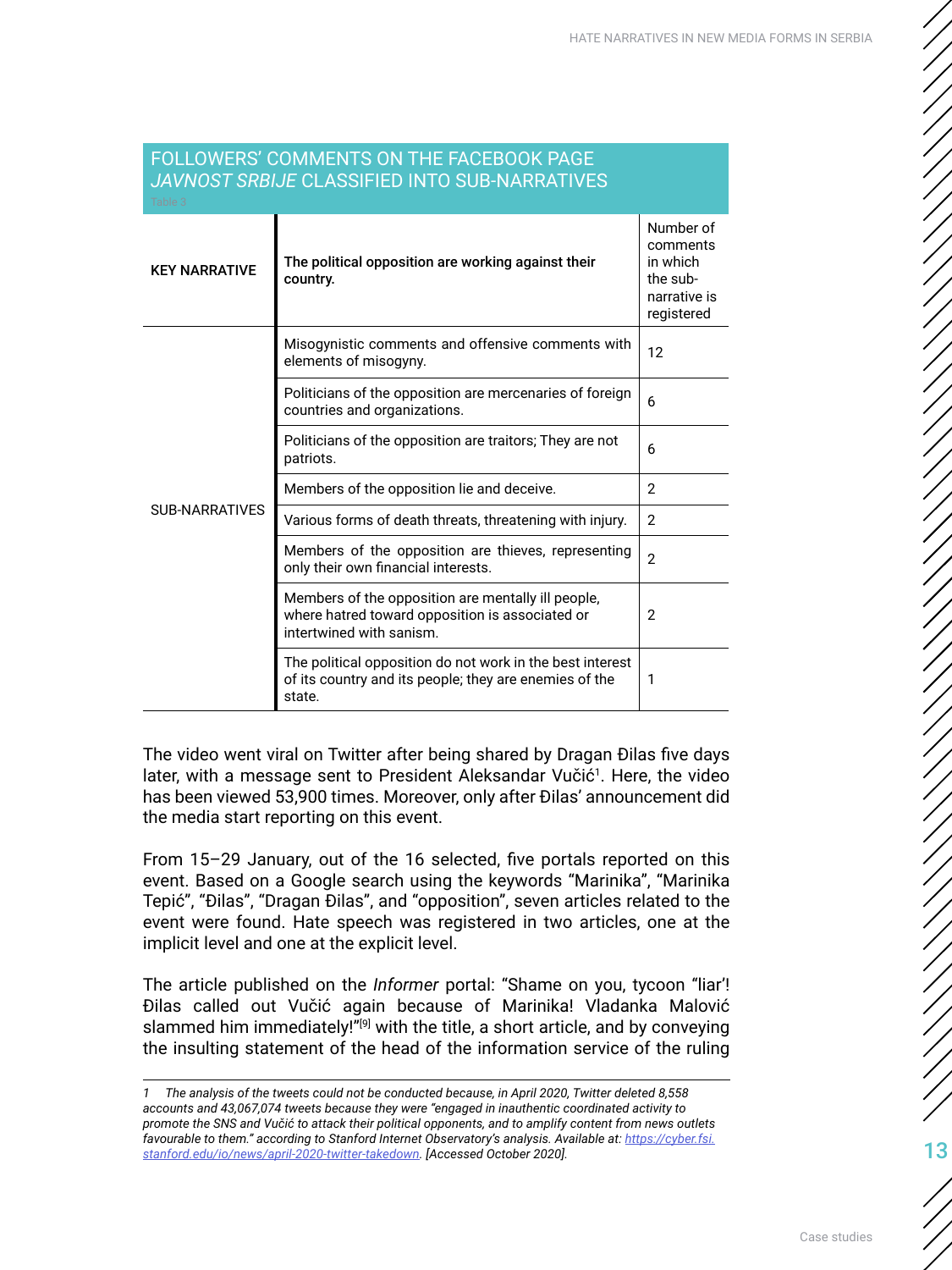<span id="page-13-0"></span>Serbian Progressive Party, supports the sub-narrative "The representatives of the opposition lie and deceive." In the 138 words of this news article, the word liar is repeated five times. The word tycoon, usually used with a negative connotation alongside the name of Dragan Đilas and connected with the claim that he came to his wealth dishonestly, i.e. that "he represented only his financial interests" while he was in power, is repeated three times.

In contrast to this completely biased article, on the *Srbin info* portal hate speech can be seen in the title "SNS's answer: 'you are reptiles and liars'"[10], and in quoted tweets by Dragan Đilas and Vladanka Malović, from which the media did not distance itself, i.e. did not indicate that the claims made in the tweets are aggressive and contain hate speech. As it is a quote from the same tweet as in the case of Informer, the sub-narratives are the same – "The representatives of the opposition lie and deceive and represent their own financial interests."

Although the commenting option was open, there were no comments from readers with the analyzed article on the *Kurir* and *Informer* portals.

#### 3.2.2. Government officials

From 8–10 September, Prime Minister Ana Brnabić paid an official visit to Luxembourg, on the agenda for which were political and economic meetings and talks and the celebration of the  $75<sup>th</sup>$  anniversary of the liberation of Luxembourg in WWII. In the unofficial part of the programme, the Prime Minister and her host also attended the Serbia-Luxembourg football match. In this visit, the Prime Minister was accompanied (in an unofficial part) by her (same-sex) partner.

For this target group, the search was performed using the keywords "Prime Minister", "Ana Brnabić" and "Luxembourg."

From 8–22 September 2019, 13 out of the 16 observed portals reported on this event. Hate speech was registered in three posts on three portals, on the portals Srbin Info and Danas on an explicit level, and in the article published on the Kurir portal on an implicit level.

In the portal *Srbin info's* post entitled "SERBIAN FANS in Luxembourg brutally insulted Ana Brnabić (VIDEO)"[11] the sub-narrative dominates that "government representatives spend our (state) money on meeting personal needs." Describing the Prime Minister of Luxembourg as a "gay colleague" and the Prime Minister's partner as her "girlfriend", the media outlet also expresses homophobic attitudes, which are further strengthened by publishing a video of a football fan in which "misogynistic and homophobic insults" directed to the Prime Minister are heard.

A total of three articles were found on the portal of the daily *Danas.* The one entitled "The Government of Luxembourg paid for the Prime Minister's partner"<sup>[12]</sup> and "On the occasion of the official visit of the Prime Minister of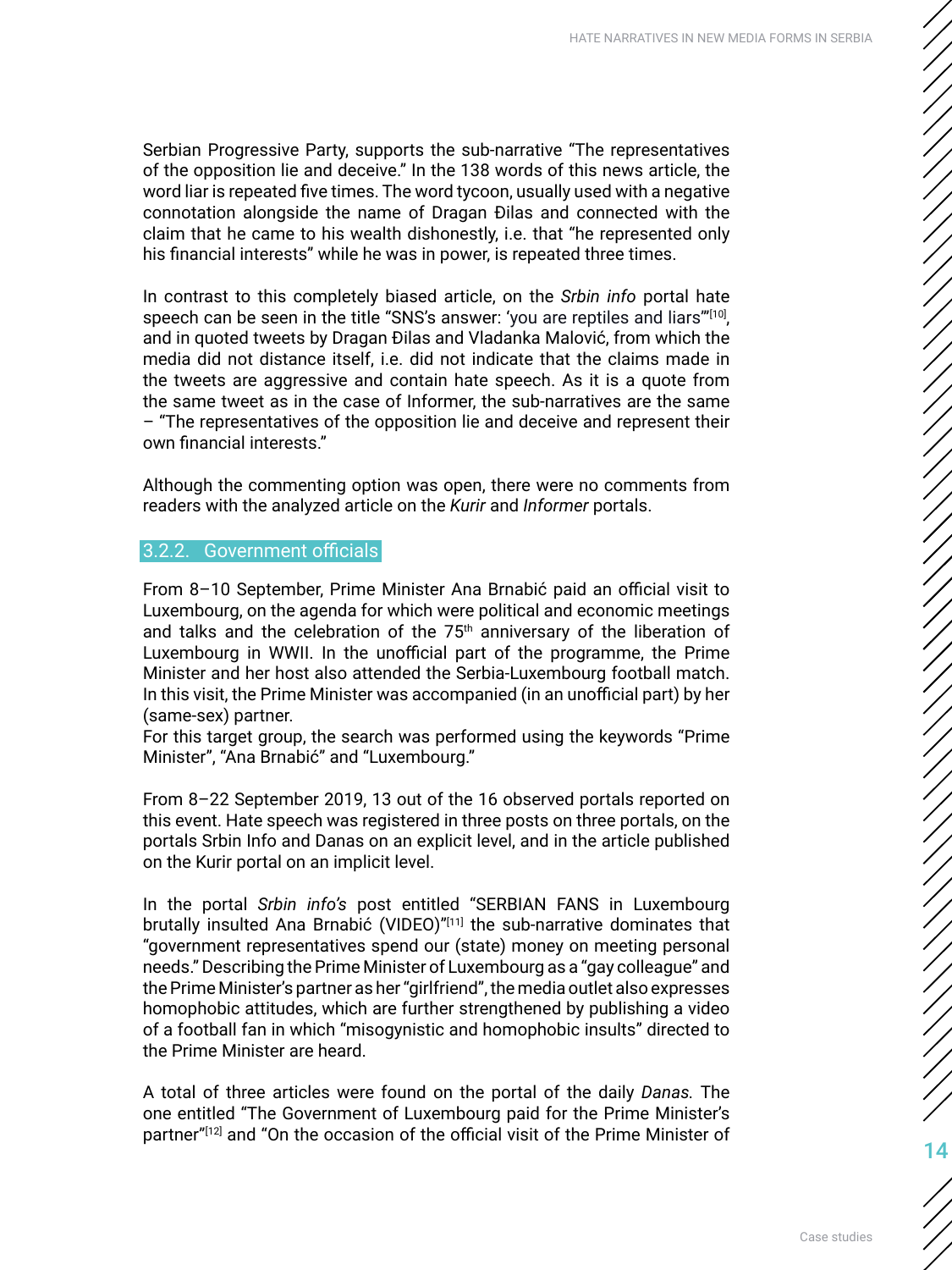Serbia Ana Brnabić and her girlfriend Milica Đurđić" explicitly contains the sub-narrative – "Government officials think they have a privileged position and do not respect the laws of the country they lead." The whole article oscillates between homophobia and the fight for the rights of people of same-sex orientation by (contrary to its usual practice) calling the Prime Minister's partner a "girlfriend", specifying unnecessary details from the Prime Minister's personal life ("Although they recently had a son by artificial insemination"), and quoting a statement from an interlocutor who supports the sub-narrative mentioned above and stepping towards tabloid journalism.

Eighteen comments have been published on this article, with hate speech being registered in eight of them generating several sub-narratives (Table 4).

| Table 4               |                                                                                                                                                           |                                                                             |
|-----------------------|-----------------------------------------------------------------------------------------------------------------------------------------------------------|-----------------------------------------------------------------------------|
| <b>KEY NARRATIVE</b>  | Government officials are working against their<br>country.                                                                                                | Number of<br>comments<br>in which<br>the sub-<br>narrative is<br>registered |
|                       | Homophobic comments and offensive comments with<br>elements of homophobia.                                                                                | $\overline{4}$                                                              |
|                       | Government officials lie and deceive.                                                                                                                     | 3                                                                           |
| <b>SUB-NARRATIVES</b> | Government officials do not work in the best interest of<br>the country and its people; they are guided by personal<br>interests.                         | 1                                                                           |
|                       | Government officials spend our (state) money on<br>meeting personal needs.                                                                                | 1                                                                           |
|                       | Government officials are mercenaries of<br>foreian<br>countries and organizations.                                                                        | 1                                                                           |
|                       | The government is incompetent and leads the<br>country to ruin, in the case of the Prime Minister, her<br>incompetence stems from her sexual orientation. | 1                                                                           |

#### READERS' COMMENTS IN ONLINE MEDIA OUTLET *DANAS* CLASSIFIED INTO SUB-NARRATIVES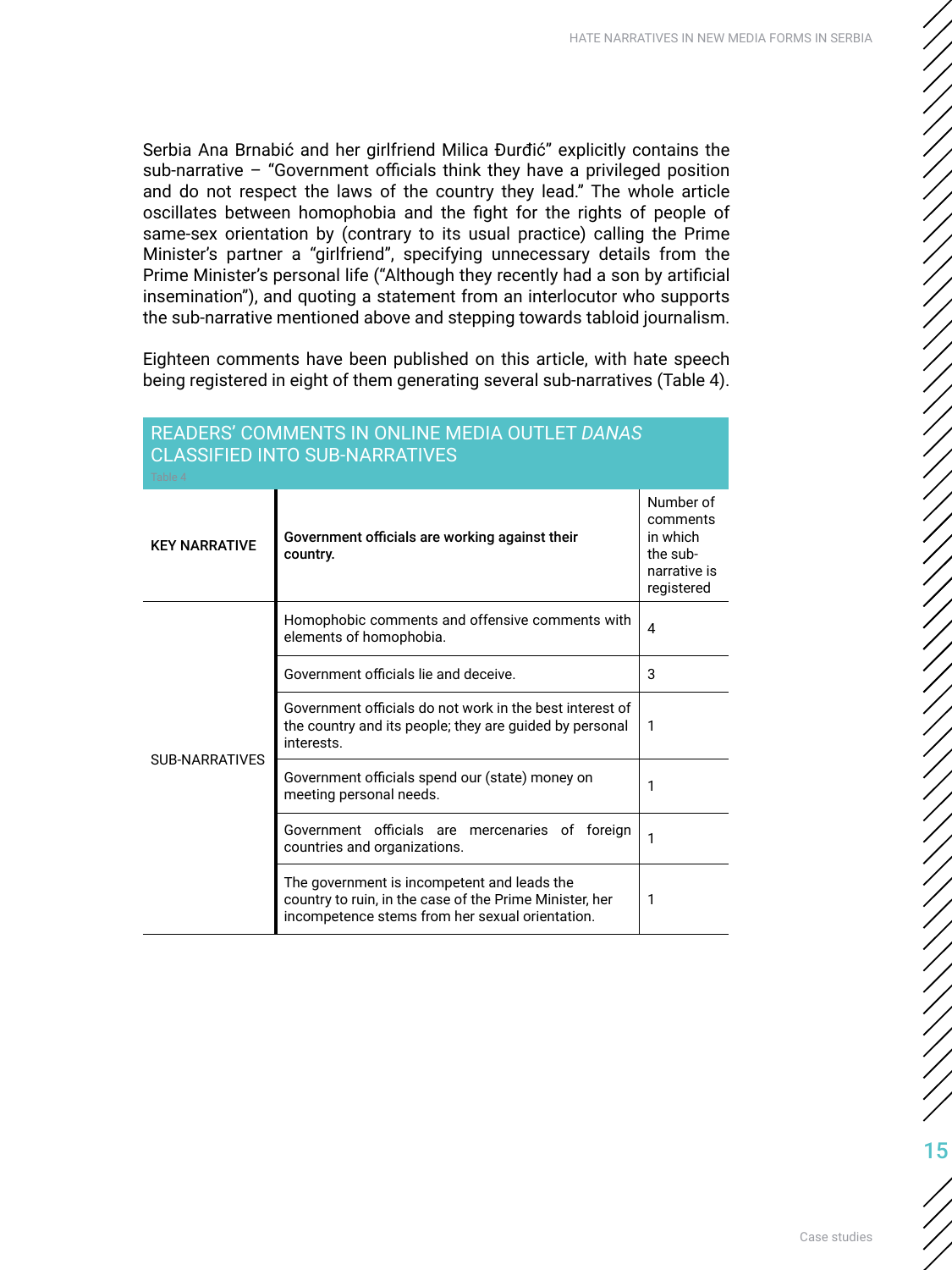<span id="page-15-0"></span>The CrowdTangle application found that this post was shared three times and that the largest number of interactions took place on the FB page of *Danas*[13] where followers left a total of 83 comments, of which 37 registered hate speech and spinning several sub-narratives (Table 5).

| FULLUWERS CUMMENTS UN THE FACEDUUR PAGE <i>DANAS</i><br><b>CLASSIFIED INTO SUB-NARRATIVES</b><br>Table 5 |                                                                                                                                                            |                                                                             |  |
|----------------------------------------------------------------------------------------------------------|------------------------------------------------------------------------------------------------------------------------------------------------------------|-----------------------------------------------------------------------------|--|
| <b>KEY NARRATIVE</b>                                                                                     | Government officials are working against their<br>country.                                                                                                 | Number of<br>comments<br>in which<br>the sub-<br>narrative is<br>registered |  |
|                                                                                                          | Homophobic comments and offensive comments with<br>elements of homophobia.                                                                                 | 29                                                                          |  |
|                                                                                                          | Hateful messages about their family life, public life; Their<br>personal life is nothing but scandal and degeneration -<br>an extension of their politics. | 5                                                                           |  |
| <b>SUB-NARRATIVES</b>                                                                                    | Government officials spend our (state) money on<br>meeting personal needs.                                                                                 | 5                                                                           |  |
|                                                                                                          | Government officials are mercenaries of foreign<br>countries and organizations.                                                                            | $\mathfrak{p}$                                                              |  |
|                                                                                                          | Government officials are thieves, representing only their<br>own financial interests.                                                                      | 1                                                                           |  |
|                                                                                                          | Government officials are mentally ill people, where<br>hatred toward government officials is associated or<br>intertwined with sanism.                     | 1                                                                           |  |

# FOLLOWERS' COMMENTS ON THE FACEBOOK PAGE *DANAS*

### 3.3. Case study 3: Journalists

On 1 April 2020, journalist Ana Lalić published the article "KC Vojvodina about to crack: No protection for nurses"[14] on the *Nova S* portal, after which representatives of the Clinical Center of Vojvodina informed the prosecution and police "due to public disturbance and damage to its reputation." Three hours after the article's publication, the journalist was arrested and suspected of the crime of spreading panic. She was ordered into custody and spent the night at the police station. She was released after the hearing. On 29 April, she received a decision from the Novi Sad Prosecutor's Office suspending the proceedings against her and withdrawing the criminal charges for harassing the public and spreading panic due to lack of evidence.

The first case of COVID-19 infection was registered in Serbia on 6 March. On 13 March, the COVID-19 Infection Disease Crisis Response Team was formed, headed by Prime Minister Ana Brnabić. Since then (until 3 May),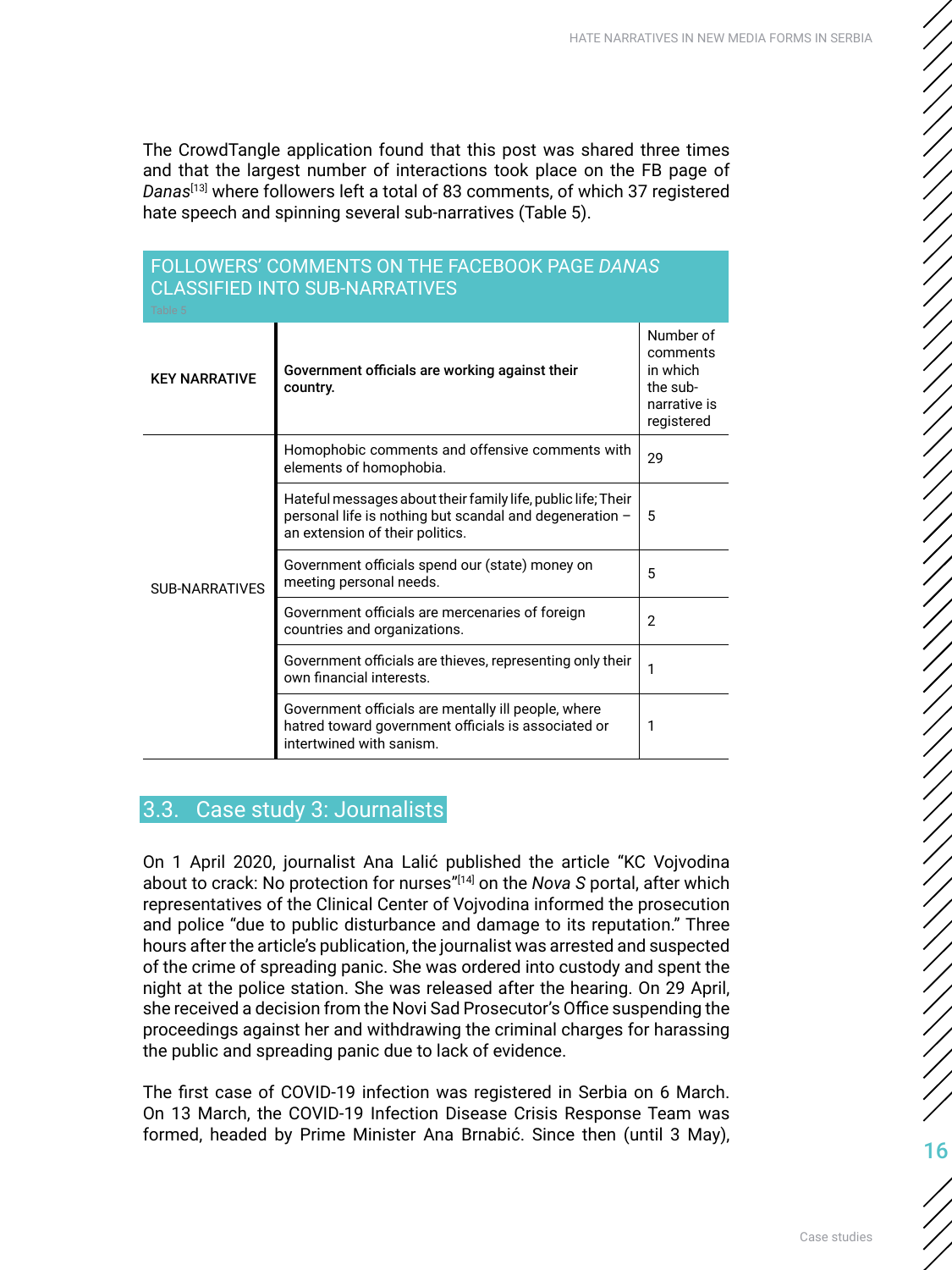Response Team members have held a press conference every day. On 15 March, the President of the Republic, the President of the National Assembly, and the Prime Minister declared a state of emergency. From 29 March 2020, a mandatory curfew was in effect for all residents. Exceptions were residents with a work permit or a special authorization issued by government authorities and those with a medical emergency.

On 31 March, the Government issued a Conclusion (Vlada RS, 2020) specifying that the Crisis Response Team was in charge of informing the public about the infection's status and consequences. All information released to the public should be given by the Prime Minister or persons authorized by the Crisis Response Team. The Conclusion was withdrawn the day after the arrest of journalist Ana Lalić, according to the Prime Minister of Serbia and the chairman of the Crisis Response Team, Ana Brnabić, "at the explicit, direct request of President Aleksandar Vučić." On 3 April, the mandatory curfew was further strengthened, covering the entire weekend. According to official data

Serbia on 7 April; by 15 April that number would increase to 109.

In the narratives related to the journalists on a personal level, we rarely register narratives based on discrimination and hatred related to gender or sexual orientation. Instead, they are dominated by those focused on the absence of human values valued as good/appropriate (honour and shame).

For the target group of journalists, the defined keywords were "journalist" and "Ana Lalić", and posts from 1–15 April 2020 were sampled.

concerning the consequences of COVID-19, there were a total of 61 deaths in

All 16 observed media outlets wrote about this event. A total of 106 articles were published, followed by 1,700 reader's comments.

Unlike other analyzed target groups, hate speech was not registered in any of the published articles. However, in this case, the coverage of several media outlets took on the characteristics of a negative campaign against Ana Lalić, led by *Kurir*, *Pink*, *Informer*, and *Happy BSC portal*, with *Kurir* and *Pink* focusing on the journalist's personal qualities in this campaign.

In the observed period, *Kurir* published eight articles containing adverse claims related to the journalist Ana Lalić, of which six were issued on 2 April. The first entitled: "Irresponsible journalist Ana Lalić released despite lying: Look, masks, gloves, galoshes in KCV by the thousands"[15] where the article introduces a new sub-narrative according to which she is a "journalist without honour and shame" because "she made no attempt in front of investigating authorities to justify the publication of the false information." The two articles that followed<sup>[16] [17]</sup> convey the statements of the Provincial Secretary for Health and the Director of KCV in which *Kurir* maintains the same narrative: "Irresponsible journalists" and authors of fake news, without honour and shame", which is further confirmed by the article "Reuters convey a true picture of KC Vojvodina! This is a clinical centre with the most modern equipment and large stocks"<sup>[18]</sup>, which states: "While 'some media' in Serbia 'reported a false image' of KC Vojvodina, a world-renowned agency reports on the most modern equipment in KCV."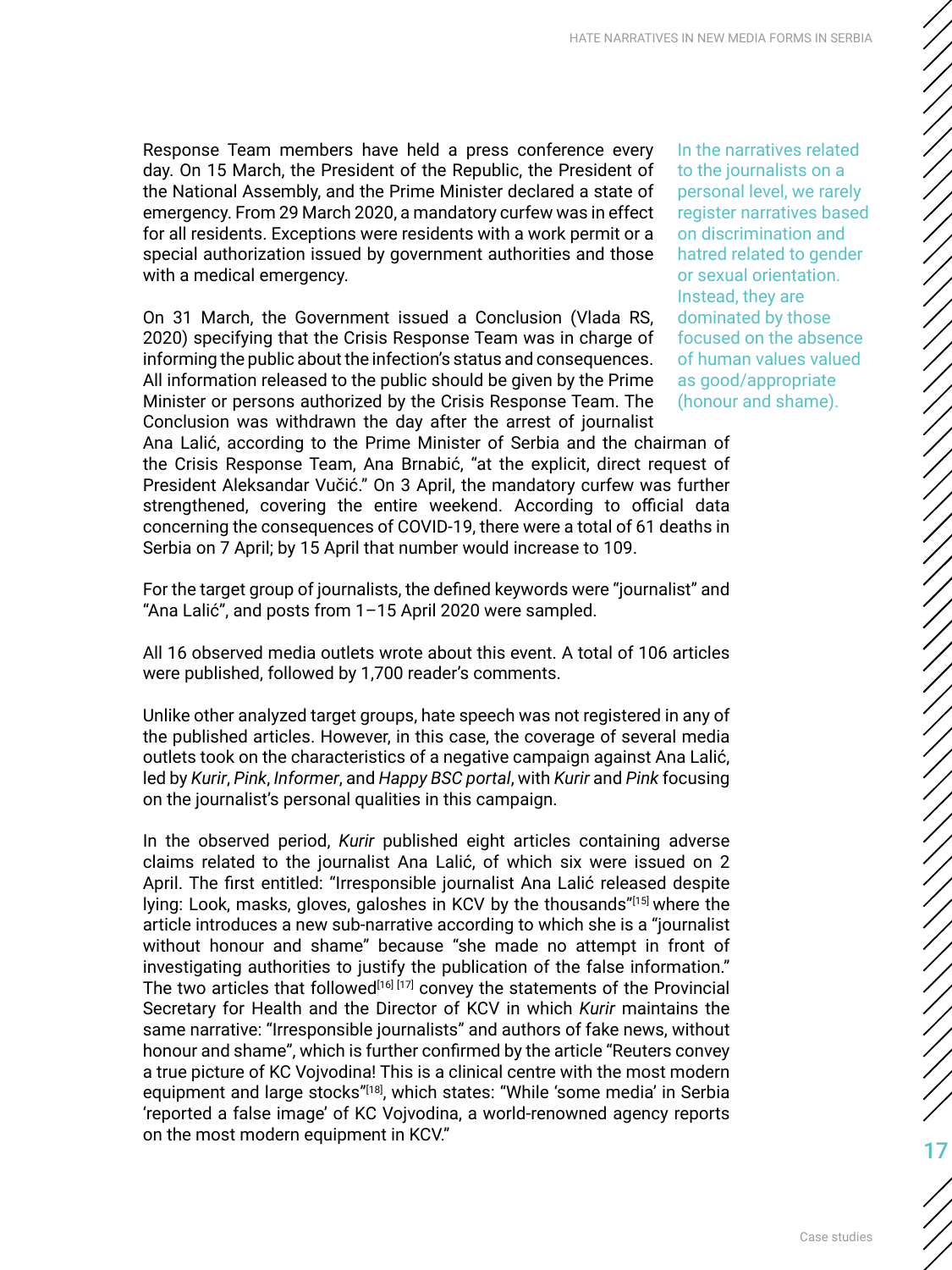A few days later, on 7 April, *Kurir* published the article "Journalist Ana Lalić consciously lied: She violated the code 'to instil fear among the people"<sup>[19]</sup> in which *Kurir* "without intending to judge her" further strengthens the narrative that she is a "Journalist without honour" who "works against the interests of citizens/the public."

For this article, the Press Council ruled that *Kurir* violated items 4 and 5 of Section I (Truthfulness of Reporting) and Item 1 of Section V (Journalistic Attention) of the Code of Journalists of Serbia<sup>2</sup>.

Later in the day, this portal published the article "The profession condemned the 'irresponsible reporting' of Ana Lalić! Dr. Kisić: Such stories hinder us while saving lives!"<sup>[20]</sup> quoting the answers of the Response Team experts to the question of Kurir's journalist: "how harmful are the lies spread by certain colleagues?"

Identical sub-narratives are also registered on the *Pink* portal (which republished a good portion of *Kurir'*s articles). This media outlets further strengthens the power of the sender of the message by quoting the statement of the "Srpska liga" (Serbian League), which they present as the "civil opposition", "Journalists are working against the interests of citizens/ the public" ("These strong pressures that conditioned the release of Ana Lalić are aimed at continuing the false propaganda she carried out and that other journalists follow in her footsteps, to bring unrest and panic among the citizens of Serbia with fake news and malicious agitation") and "journalists represent (personal) political interests" ("Neither personal rights nor journalistic freedoms are above the common good, especially not in times of crisis and state of emergency, and especially not political propaganda that hides behind investigative journalism").

A total of 1,700 comments were published on the 16 observed portals, of which 123 were negative comments directed towards Ana Lalić. But there is also a significant number of those who express negative value judgments towards journalists from other media or other media.

Some 211 reader's comments were published on the *Kurir* portal, among which 34 adverse comments were registered. All comments are directed at journalist Lalić and can be classified into several sub-narratives (Table 6).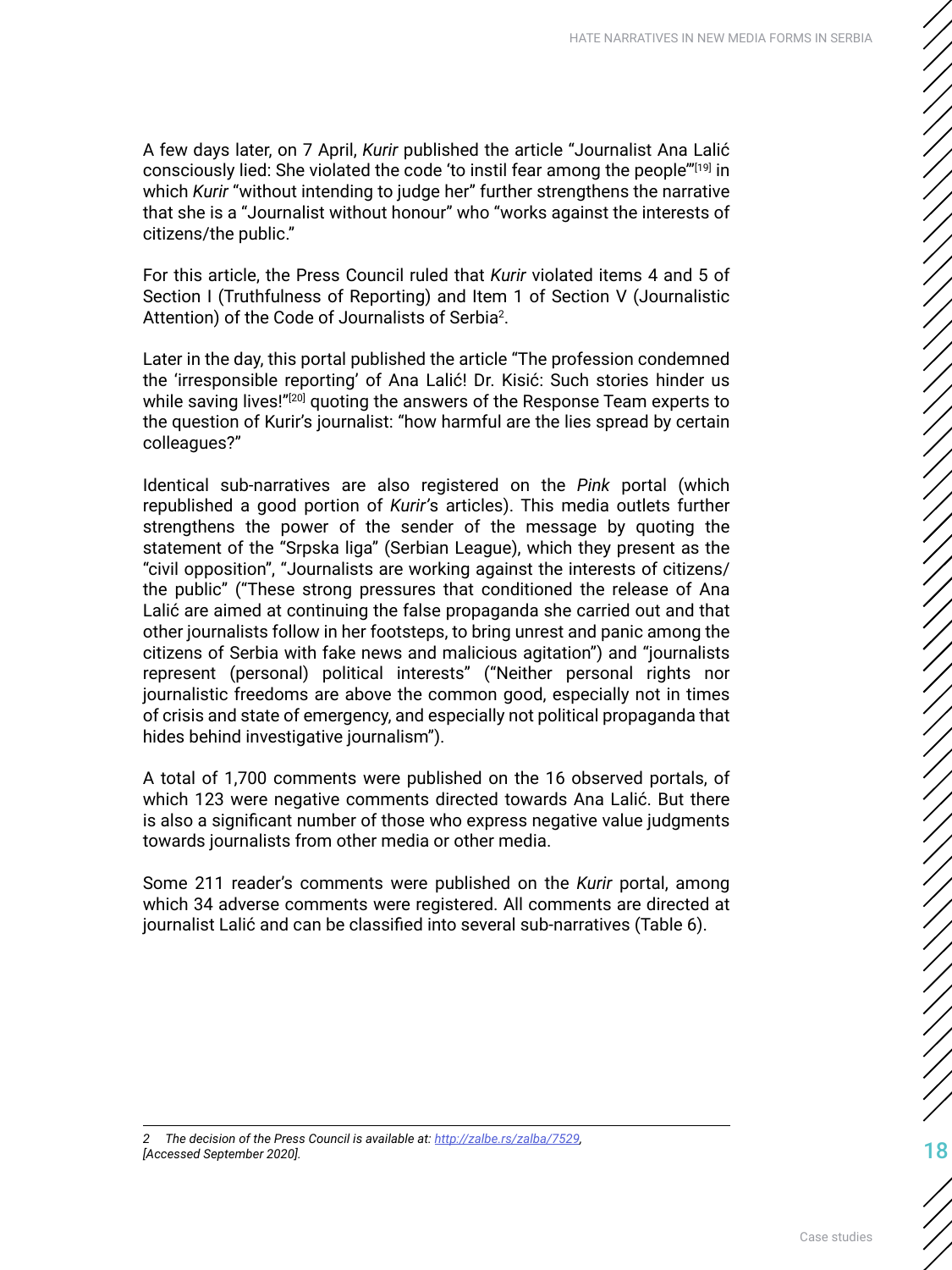| <b>READERS' COMMENTS IN ONLINE MEDIA KURIR</b><br><b>CLASSIFIED INTO SUB-NARRATIVES</b><br>Table 6 |                                                                                      |                                                                             |
|----------------------------------------------------------------------------------------------------|--------------------------------------------------------------------------------------|-----------------------------------------------------------------------------|
| <b>KEY NARRATIVE</b>                                                                               | Journalists are enemies of the state (and by<br>extension, enemies of their people). | Number of<br>comments<br>in which<br>the sub-<br>narrative is<br>registered |
|                                                                                                    | Journalists should be punished (by law).                                             | 16                                                                          |
|                                                                                                    | Journalists are liars.                                                               | 5                                                                           |
|                                                                                                    | Journalists are working against the interests of the<br>citizens/the public.         | 4                                                                           |
| <b>SUB-NARRATIVES</b>                                                                              | Journalists have no values, honour or shame.                                         | 4                                                                           |
|                                                                                                    | Offensive comments.                                                                  | 4                                                                           |
|                                                                                                    | Journalists represent (personal) political interests.                                | 3                                                                           |
|                                                                                                    | Journalists are corrupt; they publish what they are paid<br>to publish.              | 3                                                                           |
|                                                                                                    | Journalists publish fake news.                                                       | 1                                                                           |

By searching the articles published on the *Kurir* portal with the CrowdTangle application, the following results were obtained: Kurir shared three<sup>[21] [22] [23]</sup> of the eight analyzed articles on its Facebook page, on which followers left a total of 500 comments. Of that number, 44 negative comments were registered. Unlike the comments on the portal itself, where there are only negative comments directed towards the journalist Ana Lalić, on *Kurir*'s Facebook page, in addition to such, almost the same number of negative comments are registered towards *Kurir*, *Pink*, and *Informer*. The analyzed comments are combined into numerous sub-narratives (Table 7).

| FOLLOWERS' COMMENTS ON THE FACEBOOK PAGE KURIR<br><b>CLASSIFIED INTO SUB-NARRATIVES</b><br>Table 7 |                                                                                      |                                                                      |                                        |  |  |
|----------------------------------------------------------------------------------------------------|--------------------------------------------------------------------------------------|----------------------------------------------------------------------|----------------------------------------|--|--|
| <b>KEY NARRATIVE</b>                                                                               | Journalists are enemies of the state (and by<br>extension, enemies of their people). | Number of<br>comments in which<br>the sub-narrative is<br>registered |                                        |  |  |
|                                                                                                    |                                                                                      | Towards<br>Ana Lalić                                                 | Towards<br>Kurir,<br>Informer,<br>Pink |  |  |
| <b>SUB-NARRATIVES</b>                                                                              | Journalists are corrupt; they publish what they<br>are paid to publish.              | 7                                                                    |                                        |  |  |
|                                                                                                    | Journalists should be punished (by law).                                             | 6                                                                    |                                        |  |  |
|                                                                                                    | Journalists are liars.                                                               | 5                                                                    | 2                                      |  |  |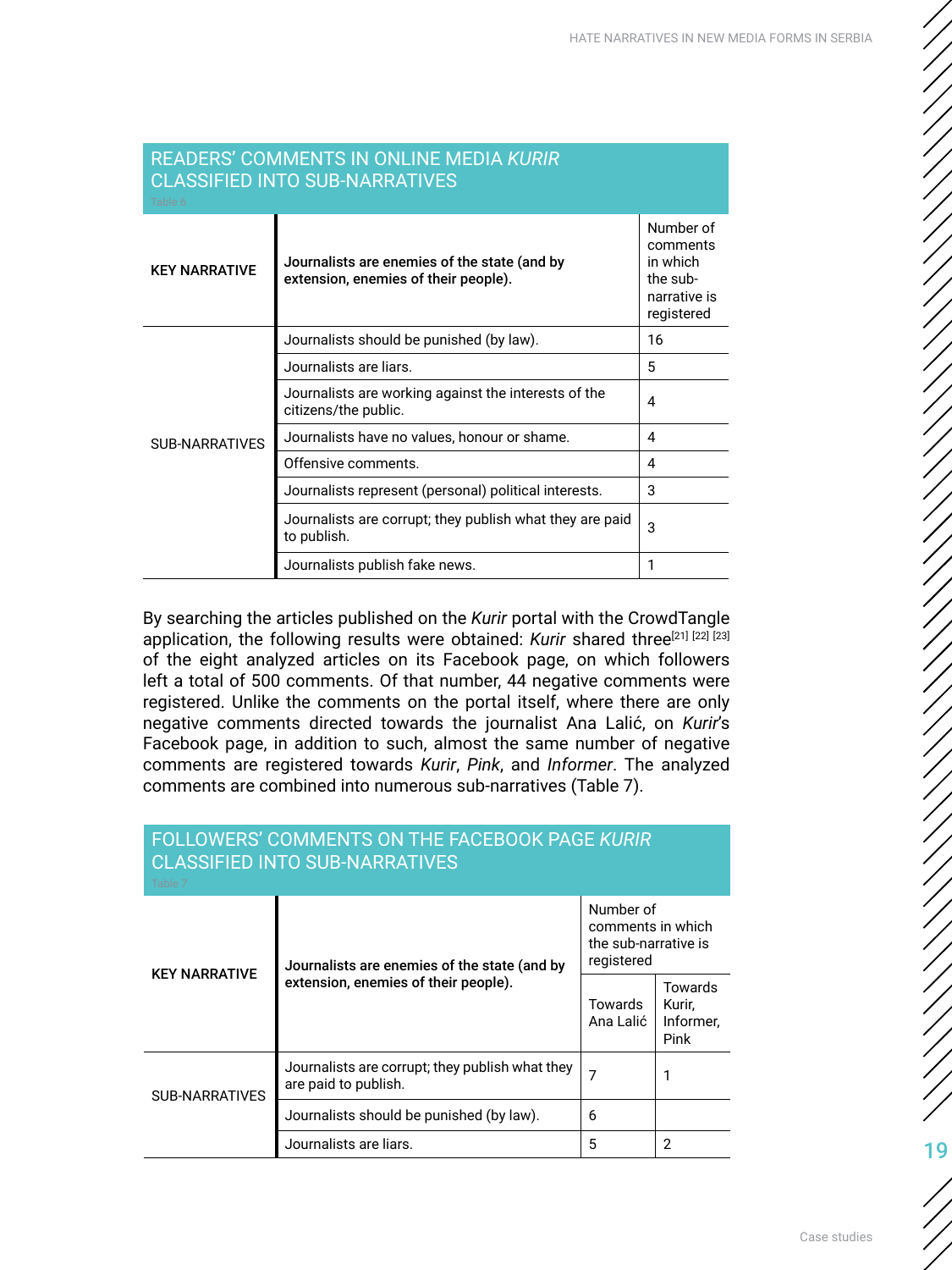| <b>SUB-NARRATIVES</b> | Journalists are working against the interests<br>of the citizens/the public.                                          | 3             |   |
|-----------------------|-----------------------------------------------------------------------------------------------------------------------|---------------|---|
|                       | Journalists represent (personal) political<br>interests.                                                              | 3             | 3 |
|                       | Everything that journalists are doing is in the<br>service of their need for personal promotion.                      | 3             |   |
|                       | Journalists have no values - honour and<br>shame.                                                                     | $\mathcal{P}$ | 3 |
|                       | Journalists deserve to be punished (infected<br>with COVID-19 virus).                                                 | 2             |   |
|                       | Misogynist comments.                                                                                                  | 2             |   |
|                       | Journalists are mentally ill people, where<br>hatred towards journalists is associated or<br>intertwined with sanism. | 2             |   |
|                       | Offensive comments.                                                                                                   |               | 6 |

In addition to the negative campaign in (online) media and social networks, the internet space records another type of spreading of a negative message/ narrative against Ana Lalić. On 14 April, a paid ad with her name, photo, and inscription appeared on the Google store stating that "she works against the interests of Serbia". This message reached everyone who used the app that day.

Taking into account the context in which they originated, the vulnerability and susceptibility of the audience, the influence of the senders of the message and the medium with which messages were delivered, in the case of journalist Ana Lalić, a particular subset of hate speech –dangerous speech was identified, which culminated on 1 May, 2020, with an attack on a journalist $^3$ .

*3 Recorded in the Database of Attacks on Journalists of the Independent Journalists' Association of Serbia <http://www.bazenuns.rs/srpski/detalji-napada-na-novinara/869>*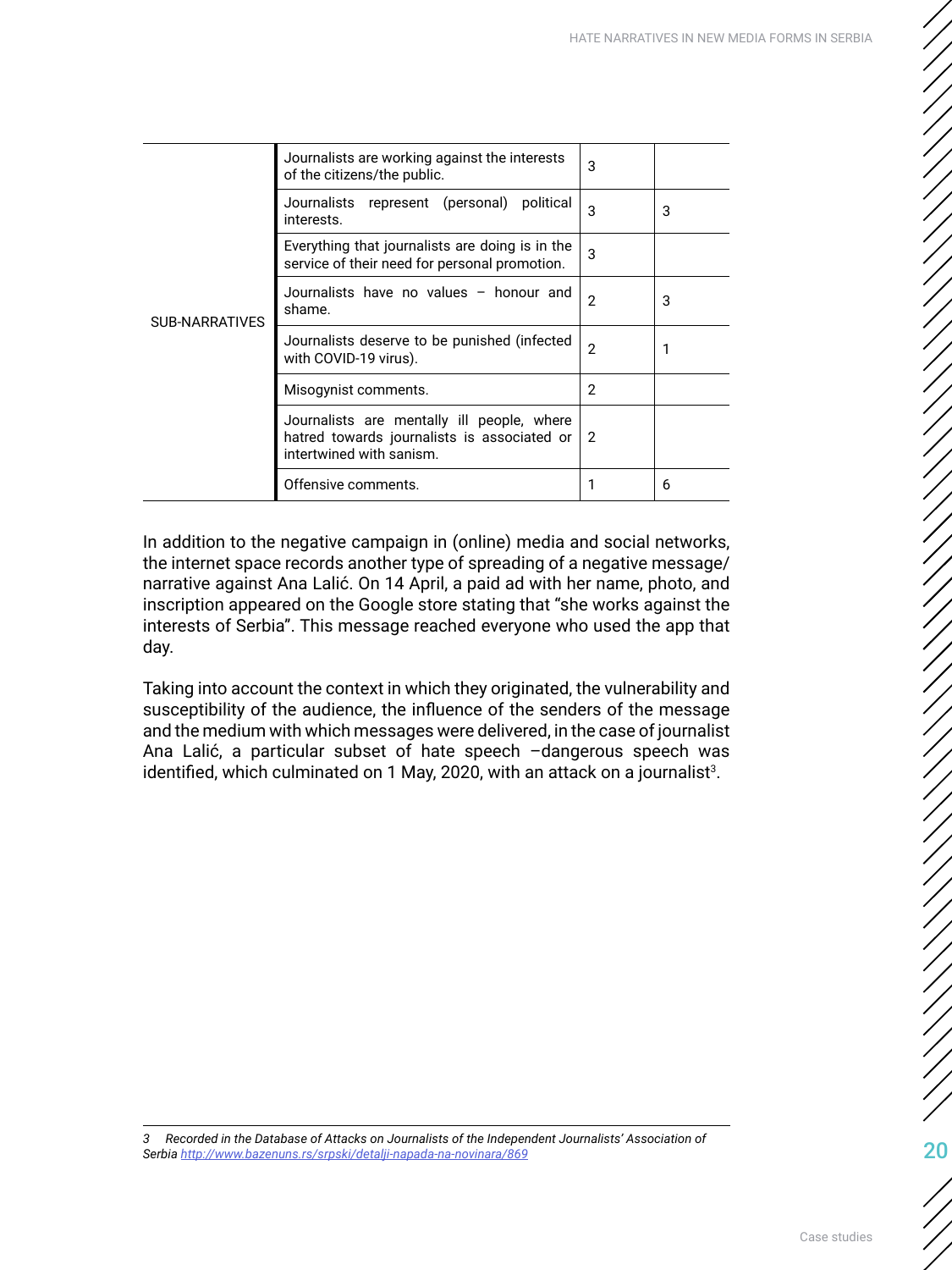# <span id="page-20-0"></span>4. COMPARATIVE ANALYSIS

By observing all four target groups, we recognize a common thread in the narratives that connect them—on one side are 'we' and on the other 'them', who threaten us. The limited repertoire of narratives reduced to this pattern flows from the media into the public discourse where, thanks to the frequency of repetition, especially on social networks, it influences the formation of attitudes and prejudices. Migrants are credited with the most aggressive tendencies, led by the allegations of assault on women, which, in a still traditional society, resonates as a call to men to take action and protect them. They are also credited with the tendency to violently (war and terrorist attacks) want to take over our territory and impose their religion. As these are messages that resonate very easily with an individual on a personal level, especially in a specific macro and microhistorical context (from the period of the Ottoman conquests through the wars of the 1990s until the current situation with COVID-19), they carry the greatest danger because they are easily manifested through violent actions by individuals and groups against migrants. Unfortunately, the analyzed example of a young man who broke into a migrant centre is not alone.

In the case of political opponents, the narratives resonate at both the collective and personal levels. At the collective level, 'they' threaten 'us'—they work against the interests of the state. At the personal level, hatred towards government officials is associated with their personal characteristics, i.e. belonging to a group that is not related to the political function they perform and put in the service of political struggle. In the case of the opposition's representative, hatred towards her as the performer of a particular function is manifested by misogyny, and in the case of the Prime Minister, by homophobia.

Since this is a highly politicized case, the same is evident in the narratives related to the journalist Lalić, except that on a personal level, we rarely register narratives based on discrimination and hatred related to gender or sexual orientation. Instead, they are dominated by those focused on the absence of human values valued as good/ appropriate (honour and shame).

The results of this research once again show that the online space is very suitable for the creation and dissemination of hate narratives, with the almost equal role played by specific groups of like-minded people gathered on social networks and online media. On social networks, hatred is expressed very explicitly and en masse, while in media reporting, we more often register implicit hate speech, in which the described tabloid media predominate.

However, in the cases of media coverage analyzed in the group of political opponents, *Danas*, which is traditionally perceived as a socially responsible and critically oriented media outlet and the independent N1, we can conclude

The online space is very suitable for the creation and dissemination of hate narratives, with the almost equal role played by specific groups of like-minded people gathered on social networks and online media.

On social networks, hatred is expressed very explicitly and en masse, while in media reporting, we more often register implicit hate speech, in which the described tabloid media predominate.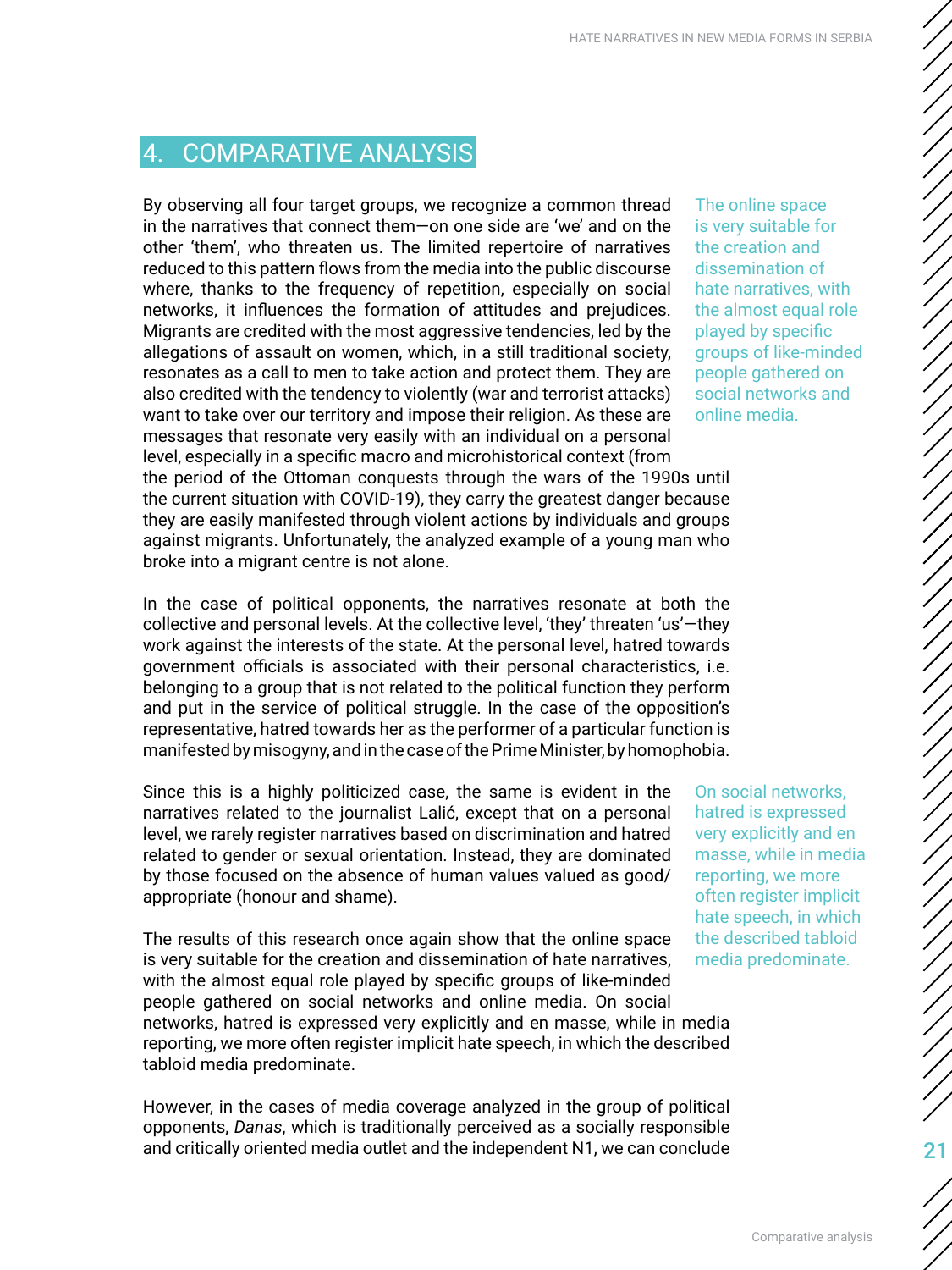<span id="page-21-0"></span>that they also, in some way, legitimize the use of hate speech in political dialogue. Instead of comprehensively researching the topic and informing the public about different views on conflicting issues, they give the floor to political opponents without clearly distancing themselves from their messages containing hate speech. This is especially evident in the example of N1, whose journalists, trying to prove that the video was made in the "government kitchen", completely overlooked the opportunity to answer the question of the SNS MP "what is disputable in that video?" (Referring to the video with Marinika Tepić)<sup>[24]</sup>.

# 5. PREVENTIVE AND EX-POST ACTIONS TO COMBAT HATE NARRATIVES IN SERBIA

Preventive and ex-post actions in the fight against hate narratives in the online space in Serbia can be classified into three groups: legal, content moderation and filters and normative actions (Faris et al. 2016).

### 5.1. Legal framework

The legal framework governing this area starts from the highest legal act – the Constitution (2006), where Article 18 stipulates that **"**provisions on human and minority rights shall be interpreted to the benefit of promoting values of a democratic society, pursuant to valid international standards in human and minority rights, as well as the practice of international institutions which supervise their implementation."

Several laws in Serbia regulate this area. The umbrella law governing hate speech is the Law on the Prohibition of Discrimination (2009), which recognizes hate speech as a form of discrimination. Relevant to the media, both the Law on Public Information and Media (2016) and the Law on Electronic Media (2016) prohibit hate speech in the media. The Criminal Code (2019) criminalizes acts that essentially constitute hate speech by including criminal offences and sanctions. In the online space, legal protection is realized in the criminal proceedings conducted by state bodies determined by the Law on the Organization and Jurisdiction of Government Authorities in Fight against High-Tech Crime (2009).

However, as representatives of civil society organizations dealing with the protection of human rights point out, criminal-legal protection is not a sufficiently effective form of combating hate speech. There are two main reasons: the procedures that are initiated are extremely long-lasting (Stojković, M., Pokuševski, D. 2018), and cases in which the prosecution initiates proceedings are very rare.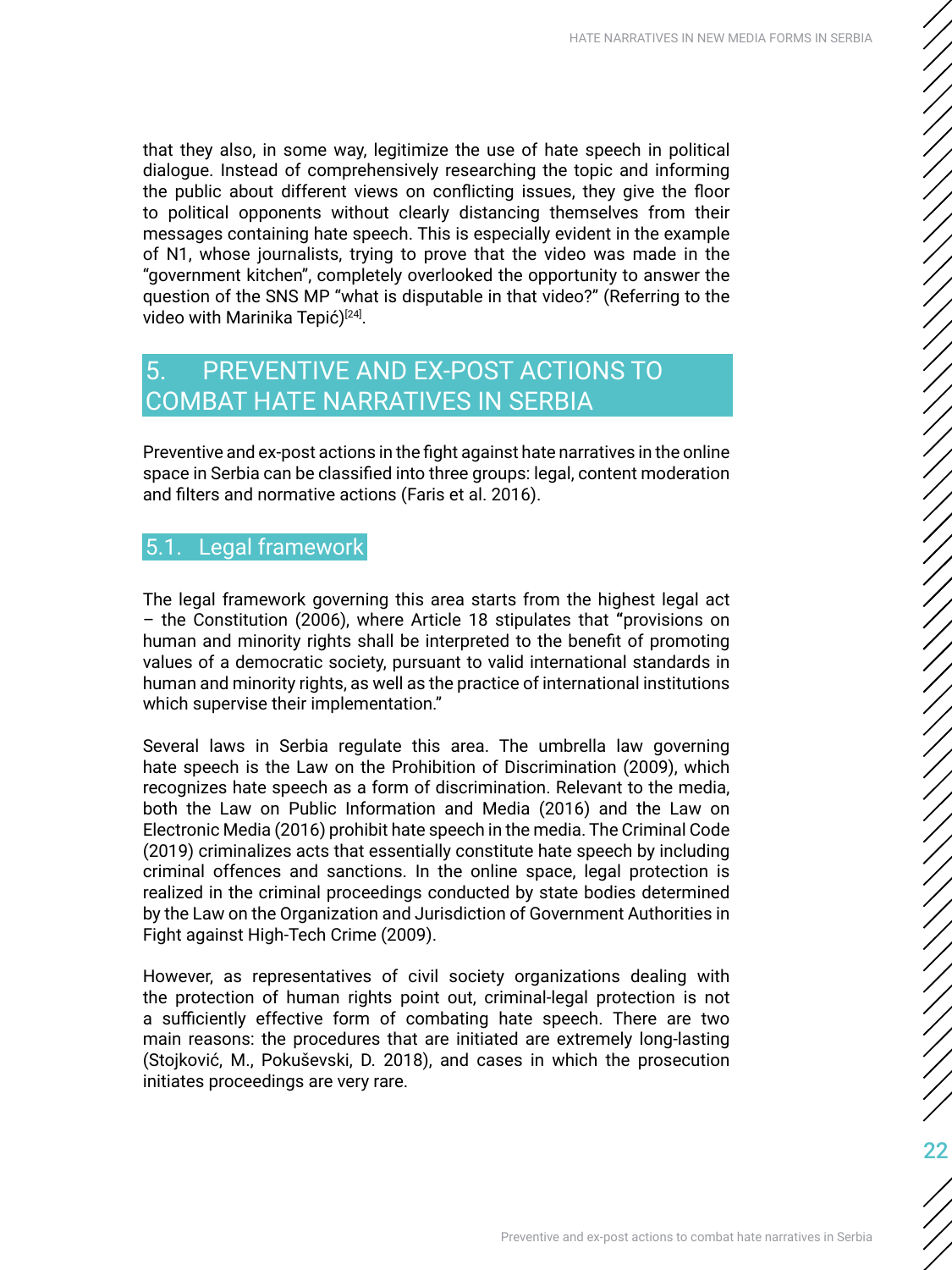#### <span id="page-22-0"></span>5.2. Content moderation and filters

The second set of preventive and ex-post actions to combat hate narratives in the online space is not exclusively related to Serbia. It consists of all the measures that various services and portals implement to eliminate hate speech – *terms of services* and *moderation of user-generated content.*

All observed online portals have predefined terms of service in the space provided for user comments, and they all apply some form of moderation of user-generated content, mostly post moderation. However, the mere fact that, in the cases described in this research, comments were still available on portals and social networks is a sufficient measure of the effectiveness of these actions.

#### 5.3. Normative actions

The normative actions include all those preventive and ex-post actions that are designed to shape behavioural norms. The essential normative acts and bodies when it comes to the media, including their online editions, are the Serbian Journalists' Code of Ethics (2015) and the Press Council. Articles IV and V of the Code focus particularly on protection against hate speech and discrimination. In 2016, it was supplemented with the Guidelines on applying the Code of Ethics in a digital environment, where appropriate interpretations and guidelines were given for the successful and correct application of professional standards in the online environment.

In creating norms, the institution of the Commissioner for the Protection of Equality also stands out. In 2018, the Law on Electronic Media (2016) passed the Recommendations on measures ensuring equality to Internet portals in Serbia. They are addressed to all registered internet portals and "find that all necessary measures be taken to prevent the publication of content and comments of users on the internet portal and profiles on social networks, as well as the removal of those comments that have already been published, making such content and comments available to the public, which by their nature may incite hatred or violence against persons or groups of persons because of their personal characteristics or provoke fear or a hostile, degrading and offensive environment."<sup>4</sup> Also, the Commissioner published the Handbook for Journalists (2017), which provided recommendations for non-discriminatory reporting.

Of great importance are all actions carried out by civil society organizations focused on advocacy, education, and literacy in the field of combating hate narratives that included thousands of mainly young people in Serbia<sup>5</sup>.

*<sup>4</sup> Recommendations on measures ensuring equality to Internet portals in Serbia. Available at: [http://](http://ravnopravnost.gov.rs/rs/preporuka-mera-za-ostvarivanje-ravnopravnosti-za-internet-portale/) [ravnopravnost.gov.rs/rs/preporuka-mera-za-ostvarivanje-ravnopravnosti-za-internet-portale/](http://ravnopravnost.gov.rs/rs/preporuka-mera-za-ostvarivanje-ravnopravnosti-za-internet-portale/), [Accessed October 2020]*

*<sup>5</sup> A detailed overview of good practices in Serbia in: Countering hate speech online. Available at: [https://www.novinarska-skola.org.rs/sr/wp-content/uploads/2020/10/Odgovor-na-govor-mr%C5%BEnje](https://www.novinarska-skola.org.rs/sr/wp-content/uploads/2020/10/Odgovor-na-govor-mr%C5%BEnje-na-in)[na-internetu.pdf](https://www.novinarska-skola.org.rs/sr/wp-content/uploads/2020/10/Odgovor-na-govor-mr%C5%BEnje-na-in)*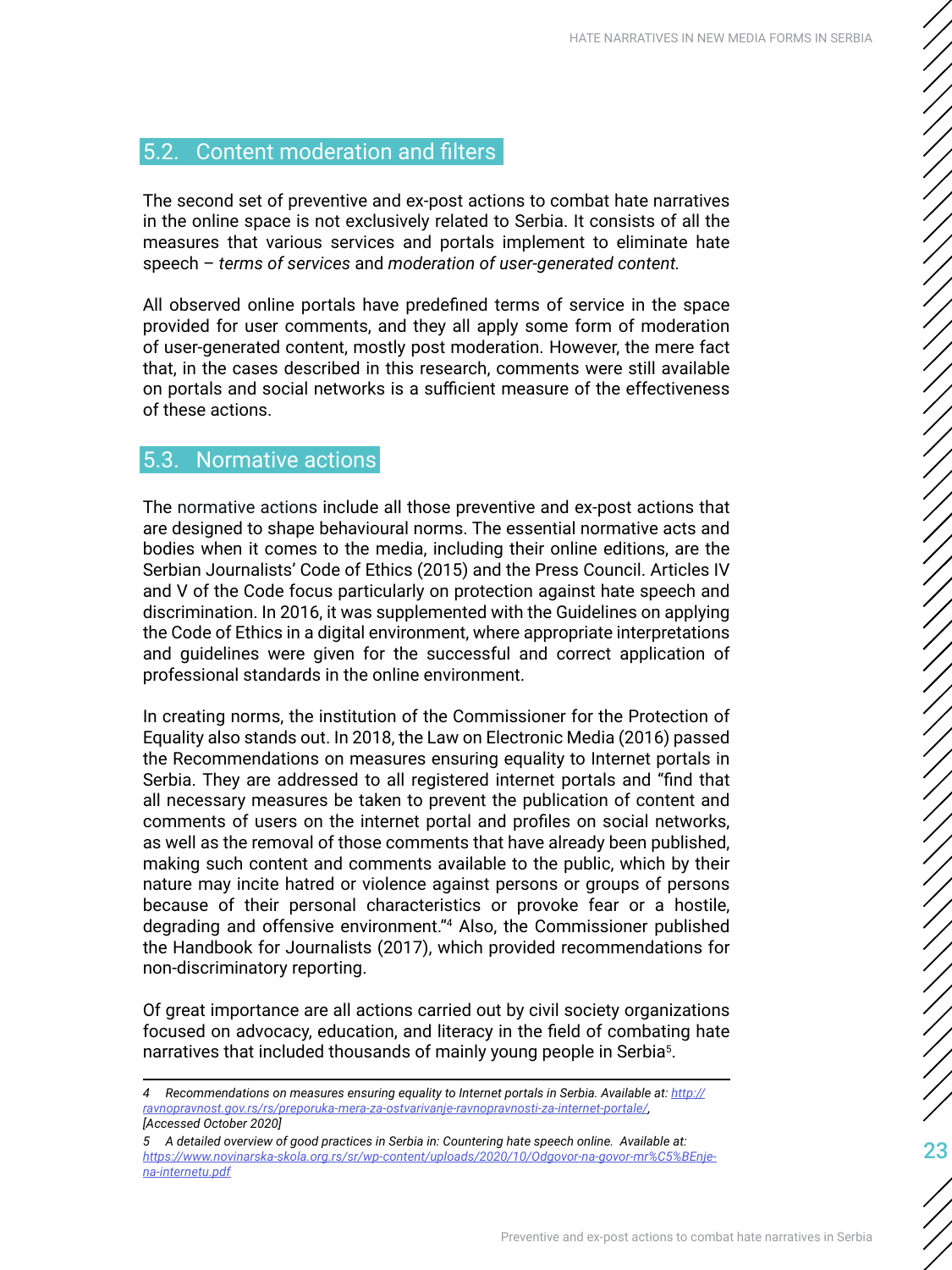# <span id="page-23-0"></span>6. CONCLUSION

Online media close to the political centre of power (Valić Nedeljković, Janjatović Jovanović, 2020) and extremist groups that have found fertile ground for spreading their ideas in the current socioeconomic context have been identified as the main generators of the spread of hate narratives in this research. However, hate narratives are also registered in the online media, which are traditionally considered socially responsible and critically oriented, as well as in independent media.

The basic ideas and messages that are sent are not new. They come down to the threat posed to 'us' by 'those' who threaten us. The narrative's basis is the same in all analyzed cases, whether 'they' are migrants, politicians belonging to the opposition and the government, or journalists. What is worrying is the significant share of messages/narratives calling for action against migrants, and in the case of political opponents—even though the target groups are active participants in political life in whom the degree of tolerance, i.e. the degree of suffering of criticism must be higher than the average citizen—reducing criticism to discrimination and hatred based on gender or sexual orientation.

The power of their messages in the online space, where the influences of its communicators (senders) are gathered, is also worrying. In the case of media portals, the media with the greatest reach are the most influential on the audience (Valić Nedeljković, Janjatović Jovanović, 2020), increasing their power by opening the space to influential speakers to present their attitudes and opinions, often manifested in hate speech or dangerous speech.

This research also confirmed that the largest number of messages of hatred and negative comments are found on Facebook and the user comments on media reports. As user comments on media reports are subject to moderation and governed by rules that the media outlets define themselves, it can be concluded that media outlets filter messages according to the narrative they want to generate.

With social networks, the filtering level is much lower, both with Facebook pages where the media outlets promote their content and with the Facebook pages of the groups that gather like-minded people. The causes could be sought in the following: media outlets consider that there is no editorial responsibility for the user-generated content on social networks. In large groups such as the Movement STOP Settlement of Migrants, from the analyzed comments and the difference in the total number of published and currently available comments, it can be concluded that the moderators removed a large number of comments following their rules. However, for groups that bring together a large number of members, in which a lively discussion takes place and a large number of comments are

Online media close to the political centre of power and extremist groups that have found fertile ground for spreading their ideas in the current socioeconomic context have been identified as the main generators of the spread of hate narratives in this research. However, hate narratives are also registered in the online media, which are traditionally considered socially responsible and critically oriented, as well as in independent media.

As user comments on media reports are subject to moderation and governed by rules that the media outlets define themselves, it can be concluded that media outlets filter messages according to the narrative they want to generate.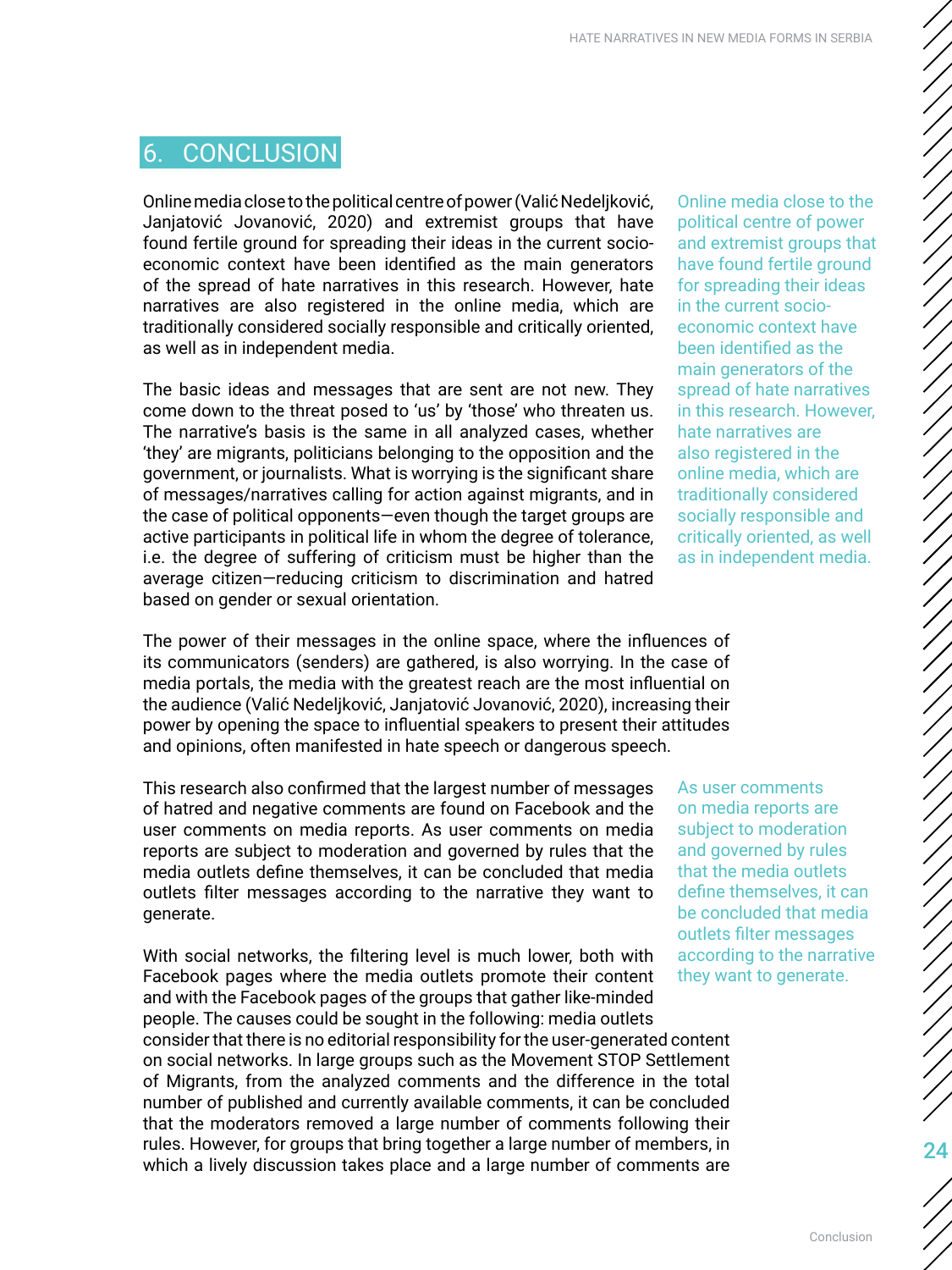<span id="page-24-0"></span>published, moderation is a rather demanding task. However, as can be seen from the analysis of legal and normative actions to combat hate narratives, appropriate means and mechanisms exist; it is only necessary to ensure their adequate and non-selective implementation.

# POLICY RECOMMENDATIONS

• Educate police and prosecutors to identify hate speech cases in the public space and how such speech is distributed via various communication platforms. Ministry of Interior and Ministry of Justice should conduct this education systematically and collaboratively.

• Ensure the continuous work of organizations and projects for monitoring hate speech and reporting these cases to law enforcement bodies and the global communication platforms dealing with this issue with the financial assistance of the Ministry of Culture and Information, European Commission programmes, and donor organizations.

• Introduce affirmative measures in the form of financial or other incentives for the media that nurture zero tolerance for hate speech in the content they produce themselves and user-generated content with the joint efforts of the Ministry of Culture and Information and Ministry of Finance.

• With the (financial) support of competent ministries (the Ministry of Culture and Information, the Ministry of Education, Science and Technological Development), European Commission programs, and donor organizations:

• Educate online media editors to recognize hate speech in usergenerated content on all communication channels used by the media and to take editorial responsibility for all content in their online media outlets, including those published on social networks, as well as to provide resources in cooperation with the publisher/media owner for appropriate moderation and training of moderators and creation and updating of guidelines for users.

• Educate journalists, where it is recommended to conduct contentoriented training focusing on the ethics of language use in reporting based on applied linguistics, which deals with language use in specific situations in a specific area in a particular period, as well as journalistic stylistics.

• Strengthen programmes that deal with education and media literacy of citizens in this area, both those in the formal educational process and nonformal programmes through significant (financial) support to organizations and institutions that implement these programmes.

• It is especially urgent to implement all the recommendations mentioned above in relation to the target group of migrants because hate speech and the greatest potential of taking action against them are most often registered.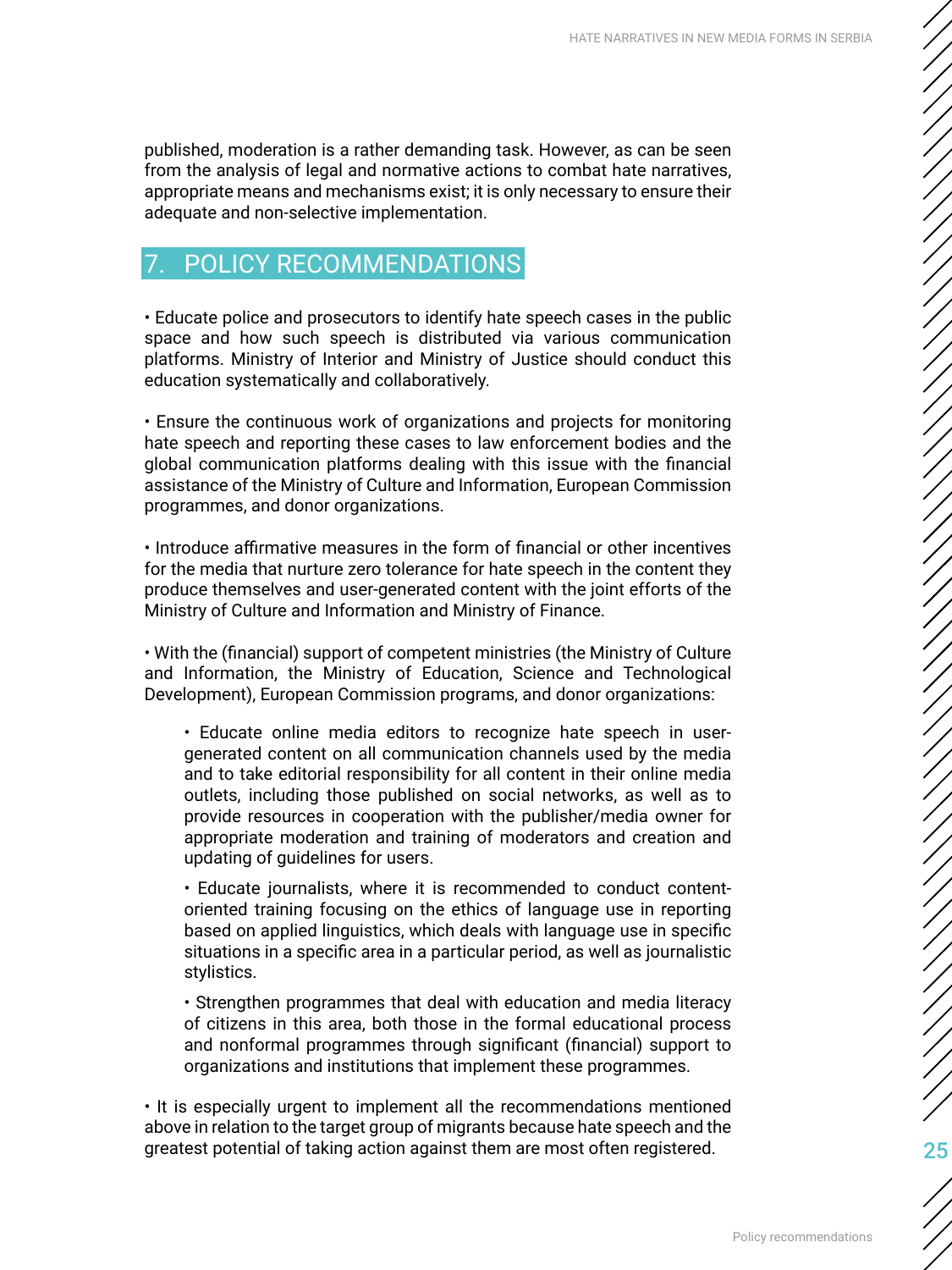#### <span id="page-25-0"></span>Literature and sources

Benesch, S., Buerger, C., Glavinic, T., & Manion, S. (2018). Dangerous Speech: A Practical Guide. Dangerous Speech Project., Available at: [https://](https://dangerousspeech.org/guide/) [dangerousspeech.org/guide/](https://dangerousspeech.org/guide/).

de Latour, A., Perger, N., Salag, R., Tocchi, C., & Otero, P. V. (2017). We can!: Taking Action against Hate Speech through Counter and Alternative Narratives (revised edition). Council of Europe, Available at: [https://rm.coe.](https://rm.coe.int/wecan-eng-final-23052017-web/168071ba08) [int/wecan-eng-final-23052017-web/168071ba08](https://rm.coe.int/wecan-eng-final-23052017-web/168071ba08).

Faris, R., Ashar, A., Gasser, U., & Joo, D. (2016). Understanding harmful speech online. Berkman Klein Center Research Publication, (2016-21).

Janković, B., Krstić, I., Andonov, A., Jakobi, T. (2017) Priručnik za novinare i novinarke, Borba za ravnopravnost, Beograd, Poverenik za zaštitu ravnopravnosti

Komitet pravnika za ljudska prava. (2007). Govor mržnje i zločin mržnje kao instituti međunarodnog i domaćeg prava. Beograd, Available at: [http://www.yucom.org.rs/upload/vestgalerija\\_38\\_5/1198696141\\_GS0\\_](http://www.yucom.org.rs/upload/vestgalerija_38_5/1198696141_GS0_Metodologija%20govor%20mrznje%20zlocin%20mrznje.pdf) [Metodologija%20govor%20mrznje%20zlocin%20mrznje.pdf](http://www.yucom.org.rs/upload/vestgalerija_38_5/1198696141_GS0_Metodologija%20govor%20mrznje%20zlocin%20mrznje.pdf).

R. Srbija (2009) Zakon o zabrani diskriminacije, Službeni glasnik RS, br. 22/2009, Available at: [https://www.paragraf.rs/propisi/zakon\\_o\\_zabrani\\_](https://www.paragraf.rs/propisi/zakon_o_zabrani_diskriminacije.html) [diskriminacije.html](https://www.paragraf.rs/propisi/zakon_o_zabrani_diskriminacije.html)

R. Srbija (2009) Zakonom o organizaciji i nadležnosti državnih organa za borbu protiv visokotehnološkog kriminala, Službeni glasnik RS, br 61/2005 i 104/2009, Available at: [https://www.paragraf.rs/propisi/](https://www.paragraf.rs/propisi/zakon_o_organizaciji_i_nadleznosti_drzavnih_organa_za_borbu_protiv_visokotehnoloskog_kriminala.html) [zakon\\_o\\_organizaciji\\_i\\_nadleznosti\\_drzavnih\\_organa\\_za\\_borbu\\_protiv\\_](https://www.paragraf.rs/propisi/zakon_o_organizaciji_i_nadleznosti_drzavnih_organa_za_borbu_protiv_visokotehnoloskog_kriminala.html) [visokotehnoloskog\\_kriminala.html](https://www.paragraf.rs/propisi/zakon_o_organizaciji_i_nadleznosti_drzavnih_organa_za_borbu_protiv_visokotehnoloskog_kriminala.html)

R. Srbija (2016) Zakon o elektronskim medijima, Službeni glasnik RS, br 83/2014 i 6/2016, Available at: [https://www.paragraf.rs/propisi/zakon\\_o\\_](https://www.paragraf.rs/propisi/zakon_o_elektronskim_medijima.html) [elektronskim\\_medijima.html](https://www.paragraf.rs/propisi/zakon_o_elektronskim_medijima.html)

R. Srbija (2016) Zakon o javnom informisanju i medijima, Službeni glasnik RS, br. 83/2014, 58/2015 i 12/2016, Available at: [https://www.paragraf.rs/](https://www.paragraf.rs/propisi/zakon_o_javnom_informisanju_i_medijima.html) [propisi/zakon\\_o\\_javnom\\_informisanju\\_i\\_medijima.html](https://www.paragraf.rs/propisi/zakon_o_javnom_informisanju_i_medijima.html)

R. Srbija (2019) Krivični zakonik, Službeni glasnik RS, br. 85/2005, 88/2005 - ispr. 107/2005 - ispr., 72/2009, 111/2009, 121/2012, 104/2013, 108/2014, 94/2016 i 35/2019, Available at: [https://www.paragraf.rs/propisi/krivicni](https://www.paragraf.rs/propisi/krivicni-zakonik-2019.html)[zakonik-2019.html](https://www.paragraf.rs/propisi/krivicni-zakonik-2019.html)

Savet za štampu (2015) Kodeks novinara Srbije, Uputstva i smernice, Beograd, Savet za štampu, Available at: [http://www.savetzastampu.rs/doc/](http://www.savetzastampu.rs/doc/Kodeks_novinara_Srbije.pdf) [Kodeks\\_novinara\\_Srbije.pdf](http://www.savetzastampu.rs/doc/Kodeks_novinara_Srbije.pdf)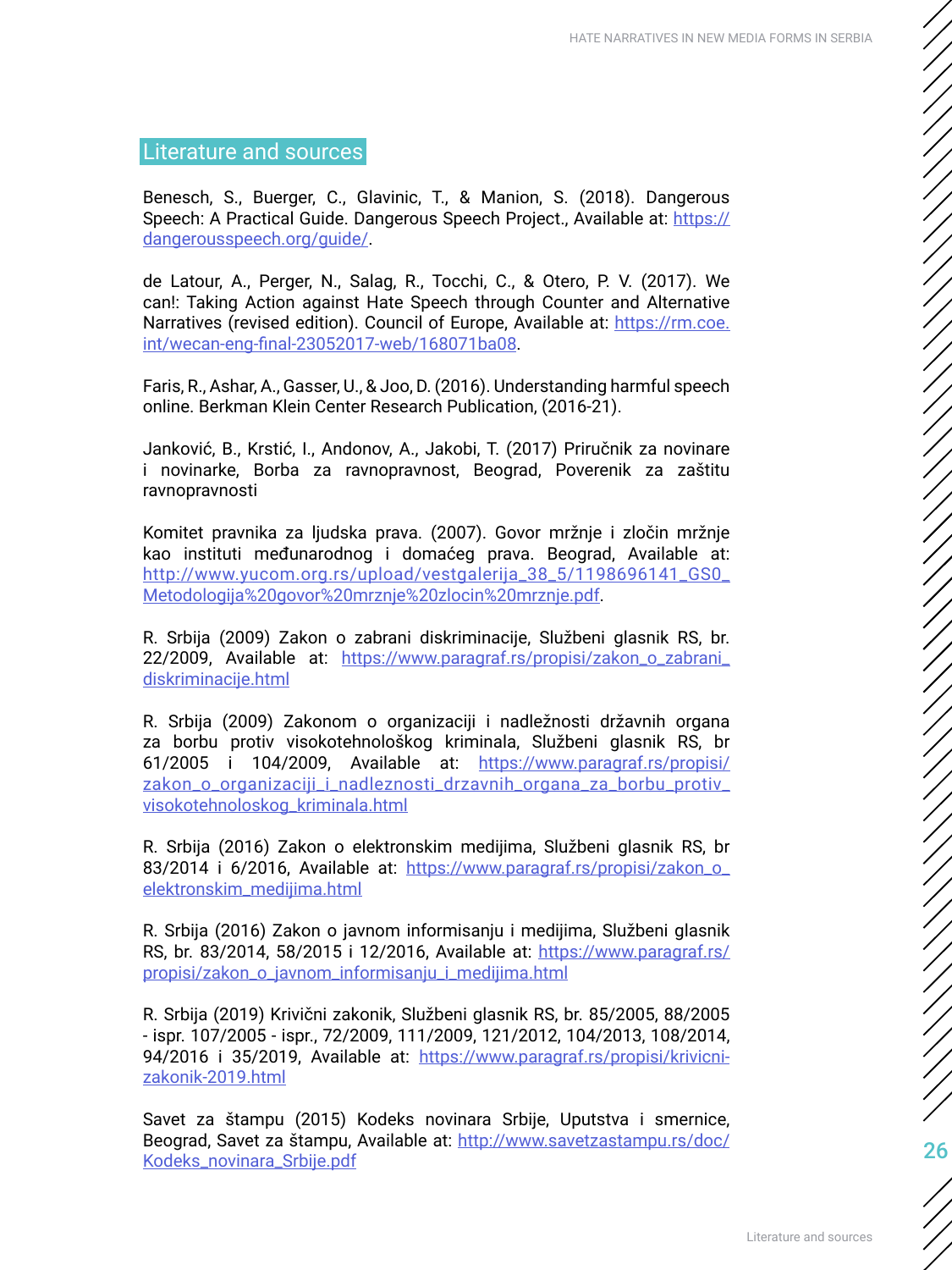Savet za štampu (2016) Smernice za primenu kodeksa novinara Srbije u onlajn okruženju, Beograd, Savet za štampu, Available at: [http://www.](http://www.savetzastampu.rs/doc/smernice-za-primenu-kodeksa-novinara-srbije-u-onlajn-okruzenju.pdf) [savetzastampu.rs/doc/smernice-za-primenu-kodeksa-novinara-srbije-u](http://www.savetzastampu.rs/doc/smernice-za-primenu-kodeksa-novinara-srbije-u-onlajn-okruzenju.pdf)[onlajn-okruzenju.pdf](http://www.savetzastampu.rs/doc/smernice-za-primenu-kodeksa-novinara-srbije-u-onlajn-okruzenju.pdf)

Stojković, M., Pokuševski, D. (2018). Anonimna mržnja – Mehanizmi zaštite od govora mržnje na internetu. Beograd: Beogradski centar za ljudska prava. Available at: [http://www.bgcentar.org.rs/bgcentar/wp-content/](http://www.bgcentar.org.rs/bgcentar/wp-content/uploads/2018/12/Anonimna-mrznja-FINAL-S.pdf) [uploads/2018/12/Anonimna-mrznja-FINAL-S.pdf](http://www.bgcentar.org.rs/bgcentar/wp-content/uploads/2018/12/Anonimna-mrznja-FINAL-S.pdf)

Ustav Republike Srbije (2006) Službeni glasnik RS, br.98/2006, Available at: <http://www.ustavni.sud.rs/page/view/139-100028/ustav-republike-srbije>

Valić Nedeljković, D., Janjatović Jovanović, M. (2020). Medijski sistem u Srbiji obeležen delovanjem medija koji sistematično šire dezinformacije, govor mržnje i propagandu. Novi Sad, Available at: [https://www.novinarska](https://www.novinarska-skola.org.rs/sr/publication/medijski-sistem-u-srbiji-obelezen-delovanjem-medi)[skola.org.rs/sr/publication/medijski-sistem-u-srbiji-obelezen-delovanjem](https://www.novinarska-skola.org.rs/sr/publication/medijski-sistem-u-srbiji-obelezen-delovanjem-medi)[medija-koji-sistematicno-sire-dezinformacije-govor-mrznje-i-propagandu/](https://www.novinarska-skola.org.rs/sr/publication/medijski-sistem-u-srbiji-obelezen-delovanjem-medi): Novosadska novinarska škola.

Vlada RS. (31.3.2020.). Zaključak 05 broj 53-2928/2020. Službeni glasnik RS, br.48, Available at: [https://www.propisi.net/zakljucak-vlade-05](https://www.propisi.net/zakljucak-vlade-05-broj-53-2928-2020/) [broj-53-2928-2020/](https://www.propisi.net/zakljucak-vlade-05-broj-53-2928-2020/).

#### *LIST OF THE ANALYZED ARTICLES AND CONTENT ON SOCIAL NETWORKS:*

[1] "MLADIĆ IZGUBIO ŽIVCE I KOLIMA UPAO U KASARNU U OBRENOVCU: Ne želim da moju devojku napadaju migranti!", Kurir.rs, 6 May 2020. [Online]. Available at: [https://www.kurir.rs/vesti/drustvo/3459707/mladic-izgubio](https://www.kurir.rs/vesti/drustvo/3459707/mladic-izgubio-zivce-i-kolima-upao-u-kasarnu-u-obrenovcu-)[zivce-i-kolima-upao-u-kasarnu-u-obrenovcu-ne-zelim-da-moju-devojku](https://www.kurir.rs/vesti/drustvo/3459707/mladic-izgubio-zivce-i-kolima-upao-u-kasarnu-u-obrenovcu-)[napadaju-migranti-video.](https://www.kurir.rs/vesti/drustvo/3459707/mladic-izgubio-zivce-i-kolima-upao-u-kasarnu-u-obrenovcu-) [Accessed September 2020].

[2] J. Ivić, "PRIPADNIK LEVIJATANA HTEO DA GAZI MIGRANTE! Njegova devojka za Kurir otkriva šta su joj AZILANTI DOBACIVALI pre upada!", Kurir.rs, 7 May 2020. [Online].

Available at: [https: https://www.kurir.rs/crna-hronika/3460215/pripadnik](https: https://www.kurir.rs/crna-hronika/3460215/pripadnik-levijatana-hteo-da-gazi-migrante-njegova-)[levijatana-hteo-da-gazi-migrante-njegova-devojka-za-kurir-otkriva-sta-su-joj](https: https://www.kurir.rs/crna-hronika/3460215/pripadnik-levijatana-hteo-da-gazi-migrante-njegova-)[azilanti-dobacivali-pre-upada.](https: https://www.kurir.rs/crna-hronika/3460215/pripadnik-levijatana-hteo-da-gazi-migrante-njegova-) [Accessed September 2020].

[3] "OPASAN SNIMAK! Pogledajte šta rade migranti u kampu u Obrenovcu", happytv.rs, 13 May 2020. [Online].

Available at: [https://happytv.rs/vesti/hronika/228740/opasan-snimak](https://happytv.rs/vesti/hronika/228740/opasan-snimak-pogledajte-%C5%A1ta-rade-migranti-u-kampu-u-ob)[pogledajte-%C5%A1ta-rade-migranti-u-kampu-u-obrenovcu-video](https://happytv.rs/vesti/hronika/228740/opasan-snimak-pogledajte-%C5%A1ta-rade-migranti-u-kampu-u-ob). [Accessed September 2020].

[4] *"Za sve koji kažu da migranti nisu napali ni jednu ženu u Srbiji. Obrenovac.*", Pokret STOP Naseljavanju migranata, 8 May 2020. [FB group]. Available at: [https://web.facebook.com/groups/512775282720731/](https://web.facebook.com/groups/512775282720731/permalink/547619639236295/) [permalink/547619639236295/](https://web.facebook.com/groups/512775282720731/permalink/547619639236295/). [Accessed September 2020].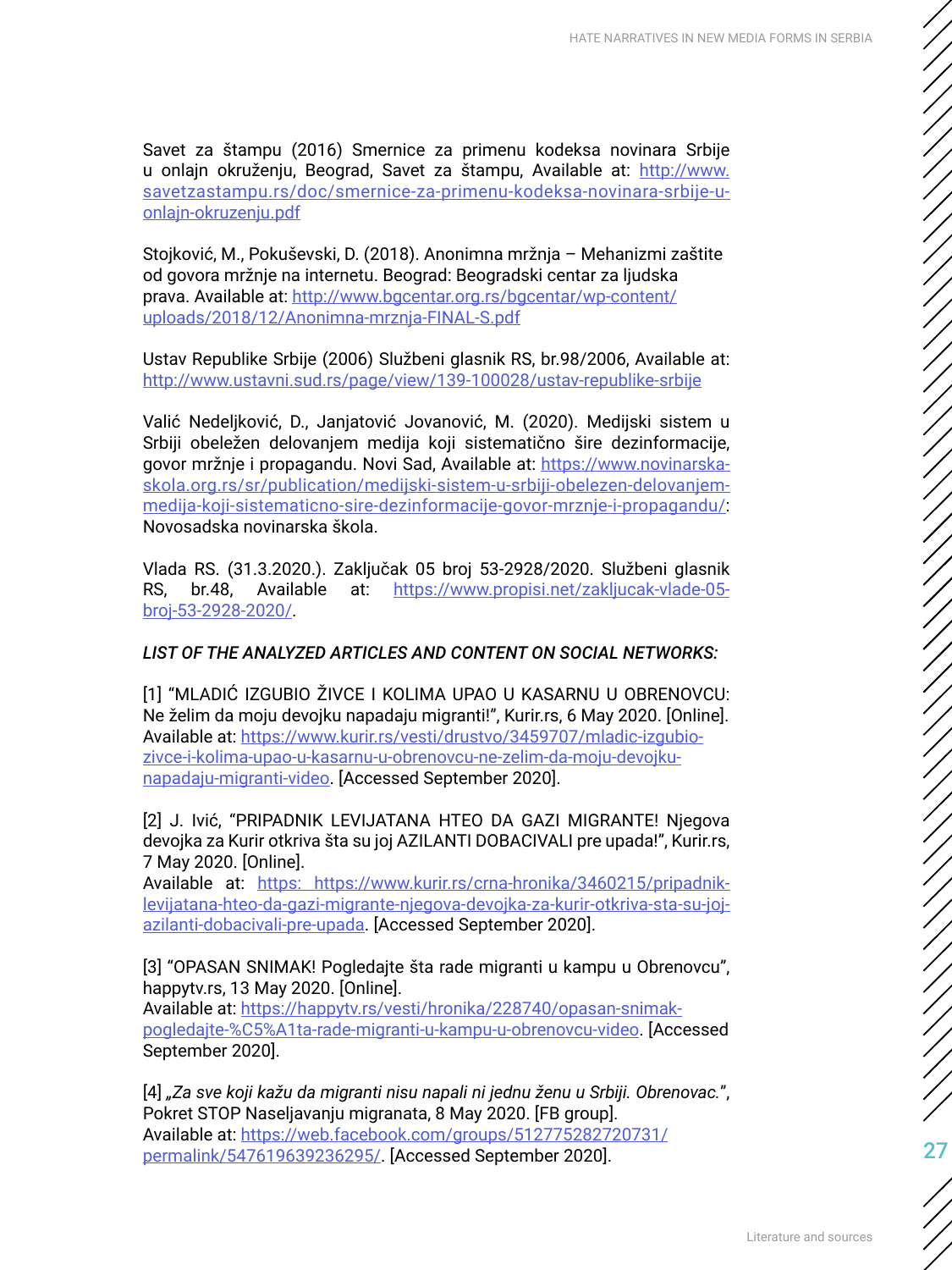[5] *"Mladić koji je upao u migrantski kamp u Obrenovcu, pušten na slobodu…",*  Pokret STOP Naseljavanju migranata, 8 May 2020. [FB group]. Available at: [https://web.facebook.com/groups/512775282720731/](https://web.facebook.com/groups/512775282720731/permalink/547540169244242/) [permalink/547540169244242/](https://web.facebook.com/groups/512775282720731/permalink/547540169244242/). [Accessed September 2020].

[6] *"Ukoliko se pitamo, odakle problemi proteklih mesec dana baš u Obrenovcu. To je zato što država nije odgovorila na nasilje."*, Pokret STOP Naseljavanju migranata, 7 May 2020. [FB group].

Available at: [https://web.facebook.com/groups/512775282720731/](https://web.facebook.com/groups/512775282720731/permalink/547070192624573/) [permalink/547070192624573/](https://web.facebook.com/groups/512775282720731/permalink/547070192624573/). [Accessed September 2020].

[7] *"Problemi sa azilantima u Obrenovcu nisu od juče, ovaj snimak otkriva šta rade migranti i komesarijat, kao i kako krše zakone. Građani su više nego uznemireni",* Pokret STOP Naseljavanju migranata, 7 May 2020. [FB group]. Available at: [https://web.facebook.com/groups/512775282720731/](https://web.facebook.com/groups/512775282720731/permalink/546917262639866/) [permalink/546917262639866/](https://web.facebook.com/groups/512775282720731/permalink/546917262639866/). [Accessed September 2020].

[7] *"Neću da mi migranti diraju devojku i da ih ovde naseljavaju - vikao je mladić."*, Pokret STOP Naseljavanju migranata, 6 May 2020. [FB group]. Available at: [https://web.facebook.com/groups/512775282720731/](https://web.facebook.com/groups/512775282720731/permalink/546452419353017/) [permalink/546452419353017/](https://web.facebook.com/groups/512775282720731/permalink/546452419353017/). [Accessed September 2020].

[8] "Чији је #MarinikaTepic патриота? Чије интересе заступа #SavezZaSRB и #slobodaipravda", Javnost Srbije, 15 January 2020. [FB page]. Available at: [https://web.facebook.com/114135356660223/](https://web.facebook.com/114135356660223/videos/2420509131394764/?__so__=channel_tab&__rv__=all_vide) [videos/2420509131394764/?\\_\\_so\\_\\_=channel\\_tab&\\_\\_rv\\_\\_=all\\_videos\\_card](https://web.facebook.com/114135356660223/videos/2420509131394764/?__so__=channel_tab&__rv__=all_vide).

[Accessed October 2020].

[9] "SRAM TE BILO, LAŽOVČINO TAJKUNSKA! Đilas ponovo isprozivao Vučića zbog Marinike! VLADANKA MALOVIĆ ODMAH GA ZAKUCALA!", Informer.rs, 20 January 2020. [Online].

Available at: [https://informer.rs/vesti/politika/487285/sram-bilo-lazovcino](https://informer.rs/vesti/politika/487285/sram-bilo-lazovcino-tajkunska-djilas-ponovo-isprozivao-vuc)[tajkunska-djilas-ponovo-isprozivao-vucica-zbog-marinike-vladanka-malovic](https://informer.rs/vesti/politika/487285/sram-bilo-lazovcino-tajkunska-djilas-ponovo-isprozivao-vuc)[odmah-zakucala.](https://informer.rs/vesti/politika/487285/sram-bilo-lazovcino-tajkunska-djilas-ponovo-isprozivao-vuc) [Accessed October 2020].

[10] "Odgovor SNS ´vi ste gmizavci i lažovčine´", Srbin.info, 20 January, 2020. [Online].

Available at: [https://srbin.info/politika/odgovor-sns-vi-ste-gmizavci-i](https://srbin.info/politika/odgovor-sns-vi-ste-gmizavci-i-lazovcine/?lang=lat)[lazovcine/?lang=lat.](https://srbin.info/politika/odgovor-sns-vi-ste-gmizavci-i-lazovcine/?lang=lat) [Accessed October 2020].

[11] "SRPSKI NAVIJAČI u Luksemburgu brutalno izvređali Anu Brnabić", srbin. info, 12 September 2019. [Online].

Available at: [https://srbin.info/politika/srpski-navijaci-u-luksemburgu](https://srbin.info/politika/srpski-navijaci-u-luksemburgu-brutalno-izvredjali-anu-brnabic-video/?lan)[brutalno-izvredjali-anu-brnabic-video/?lang=lat.](https://srbin.info/politika/srpski-navijaci-u-luksemburgu-brutalno-izvredjali-anu-brnabic-video/?lan) [Accessed October 2020].

[12] J. Diković, "Vlada Luksemburga platila put premijerkinoj partnerki", Danas.rs, 12 September 2020. [Online].

Available at: [https://www.danas.rs/drustvo/vlada-luksemburga-platila-put](https://www.danas.rs/drustvo/vlada-luksemburga-platila-put-premijerkinoj-partnerki/)[premijerkinoj-partnerki/](https://www.danas.rs/drustvo/vlada-luksemburga-platila-put-premijerkinoj-partnerki/). [Accessed October 2020].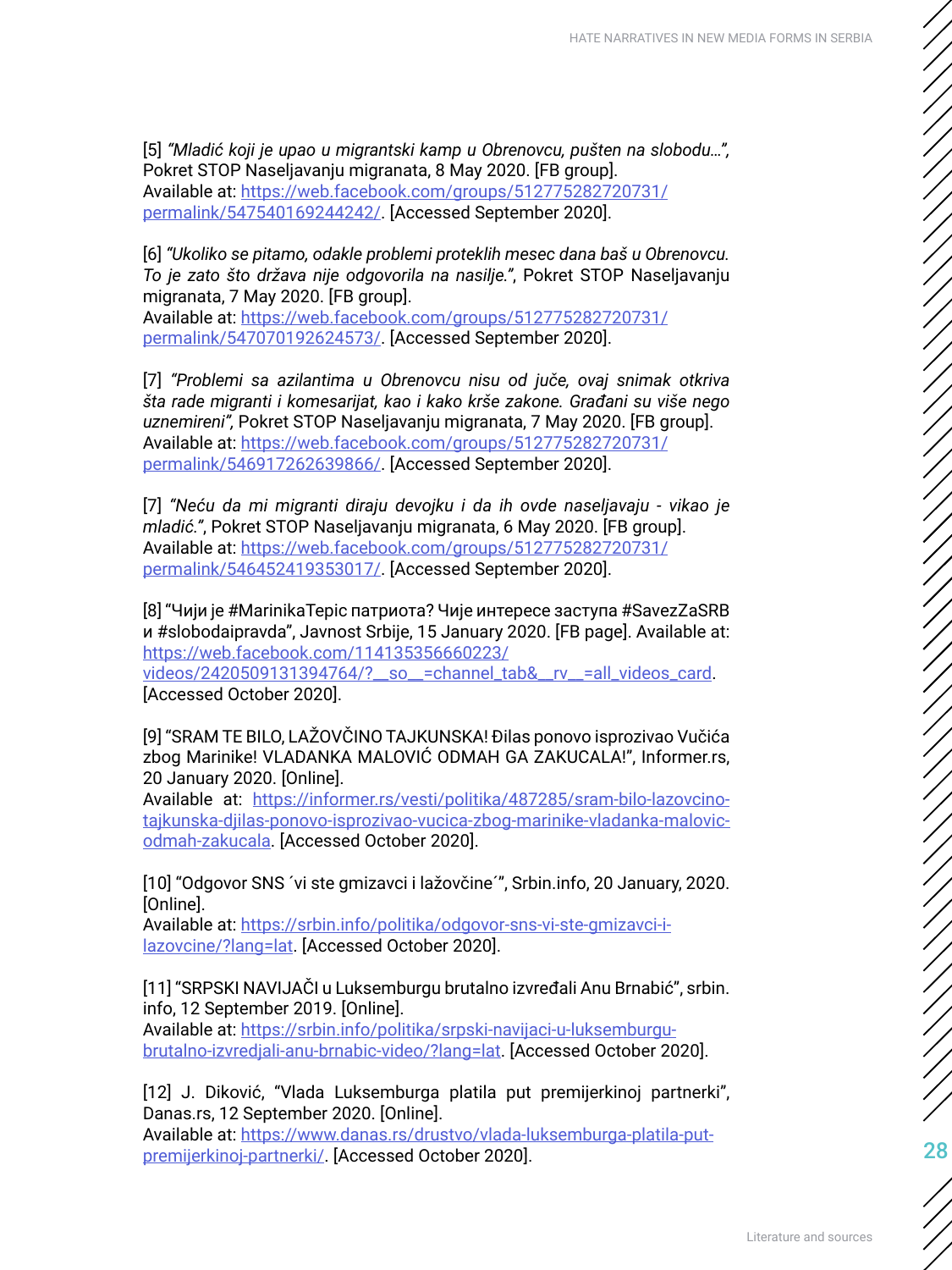[13] *"Povodom zvanične posete predsednice Vlade Srbije Ana Brnabić i njene devojke Milice Đurđić"* Danas, 12 September 2020 [FB page].

Available at: [https://web.facebook.com/www.danas.rs/](https://web.facebook.com/www.danas.rs/posts/1204500146402016?_rdc=1&_rdr)

[posts/1204500146402016?\\_rdc=1&\\_rdr](https://web.facebook.com/www.danas.rs/posts/1204500146402016?_rdc=1&_rdr). [Accessed October 2020].

[14] A. Lalić, *"KC Vojvodine pred pucanjem: Bez zaštite za medicinske sestre"*  Nova S, 01 April 2020 [Online].

Available at: [https://nova.rs/vesti/drustvo/kc-vojvodine-pred-pucanjem-bez](https://nova.rs/vesti/drustvo/kc-vojvodine-pred-pucanjem-bez-zastite-za-medicinske-sestre/)[zastite-za-medicinske-sestre/.](https://nova.rs/vesti/drustvo/kc-vojvodine-pred-pucanjem-bez-zastite-za-medicinske-sestre/) [Accessed October 2020].

[15] *"PUŠTENA NEODGOVORNA NOVINARKA ANA LALIĆ BEZ OBZIRA ŠTO JE LAGALA: Pogledajte, maski, rukavica, kaljača u KCV na hiljade"*, Kurir, 02 April 2020. [Online]

Available at: [https://www.kurir.rs/vesti/drustvo/3439573/pustena](https://www.kurir.rs/vesti/drustvo/3439573/pustena-neodgovorna-novinarka-ana-lalic-bez-obzira-sto-je)[neodgovorna-novinarka-ana-lalic-bez-obzira-sto-je-lagala-pogledajte-maski](https://www.kurir.rs/vesti/drustvo/3439573/pustena-neodgovorna-novinarka-ana-lalic-bez-obzira-sto-je)[rukavica-kaljaca-u-kcv-na-hiljade](https://www.kurir.rs/vesti/drustvo/3439573/pustena-neodgovorna-novinarka-ana-lalic-bez-obzira-sto-je). [Accessed October 2020].

[16] *"ZORAN GOJKOVIĆ: Sve zdravstvene ustanove u Vojvodini imaju potrebnu opremu za zbrinjavanje pacijenata"*, Kurir, 02 April 2020. [Online] Available at: [https://www.kurir.rs/vesti/drustvo/3439777/zoran-gojkovic-sve](https://www.kurir.rs/vesti/drustvo/3439777/zoran-gojkovic-sve-zdravstvene-ustanove-u-vojvodini-imaju)[zdravstvene-ustanove-u-vojvodini-imaju-potrebnu-opremu-za-zbrinjavanje](https://www.kurir.rs/vesti/drustvo/3439777/zoran-gojkovic-sve-zdravstvene-ustanove-u-vojvodini-imaju)[pacijenata](https://www.kurir.rs/vesti/drustvo/3439777/zoran-gojkovic-sve-zdravstvene-ustanove-u-vojvodini-imaju). [Accessed October 2020].

[17] *DIREKTORKA KCV ZA KURIR: Ne možete u skafanderu lečiti pacijenta s hipertenzijom da biste nekom dokazali da imate opremu*, Kurir, 02 April 2020. [Online]

Available at: [https://www.kurir.rs/vesti/drustvo/3439789/direktorka-kcv](https://www.kurir.rs/vesti/drustvo/3439789/direktorka-kcv-za-kurir-ne-mozete-u-skafanderu-leciti-pac)[za-kurir-ne-mozete-u-skafanderu-leciti-pacijenta-s-hipertenzijom-da-biste](https://www.kurir.rs/vesti/drustvo/3439789/direktorka-kcv-za-kurir-ne-mozete-u-skafanderu-leciti-pac)[nekom-dokazali-da-imate-opremu.](https://www.kurir.rs/vesti/drustvo/3439789/direktorka-kcv-za-kurir-ne-mozete-u-skafanderu-leciti-pac) [Accessed October 2020].

[18] "ROJTERS PRENEO PRAVU SLIKU O KC VOJVODINE! Ovo je klinički centar sa najsavremenijom opremom i velikim zalihama", Kurir, 02 April 2020. [Online]

Available at: [https://www.kurir.rs/vesti/drustvo/3439997/rojters-preneo](https://www.kurir.rs/vesti/drustvo/3439997/rojters-preneo-pravu-sliku-o-kc-vojvodine-ovo-je-klinicki)[pravu-sliku-o-kc-vojvodine-ovo-je-klinicki-centar-sa-najsavremenijom](https://www.kurir.rs/vesti/drustvo/3439997/rojters-preneo-pravu-sliku-o-kc-vojvodine-ovo-je-klinicki)[opremom-i-velikim-zalihama.](https://www.kurir.rs/vesti/drustvo/3439997/rojters-preneo-pravu-sliku-o-kc-vojvodine-ovo-je-klinicki) [Accessed October 2020].

[19] *"NOVINARKA ANA LALIĆ SVESNO LAGALA: Pogazila kodeks da bi unela strah među ljude"*, Kurir, 07. April 2020. [Online] Available at: [https://www.kurir.rs/vesti/drustvo/3442459/novinarka](https://www.kurir.rs/vesti/drustvo/3442459/novinarka-ana-lalic-svesno-lagala-pogazila-kodeks-da-bi-u)[ana-lalic-svesno-lagala-pogazila-kodeks-da-bi-unela-strah-medju-ljude](https://www.kurir.rs/vesti/drustvo/3442459/novinarka-ana-lalic-svesno-lagala-pogazila-kodeks-da-bi-u). [Accessed October 2020].

[20] J. P., K. V. *"STRUKA OSUDILA NEODGOVORNO IZVEŠTAVANJE ANE LALIĆ! Dr Kisić: Takve priče nas ometaju dok spasavamo živote!"*, Kurir, 07 April 2020. [Online]

Available at: [https://www.kurir.rs/vesti/drustvo/3442985/struka-osudila](https://www.kurir.rs/vesti/drustvo/3442985/struka-osudila-neodgovorno-izvestavanje-ane-lalic-dr-kisi)[neodgovorno-izvestavanje-ane-lalic-dr-kisic-takve-price-nas-ometaju-dok](https://www.kurir.rs/vesti/drustvo/3442985/struka-osudila-neodgovorno-izvestavanje-ane-lalic-dr-kisi)[spasavamo-zivote.](https://www.kurir.rs/vesti/drustvo/3442985/struka-osudila-neodgovorno-izvestavanje-ane-lalic-dr-kisi) [Accessed October 2020].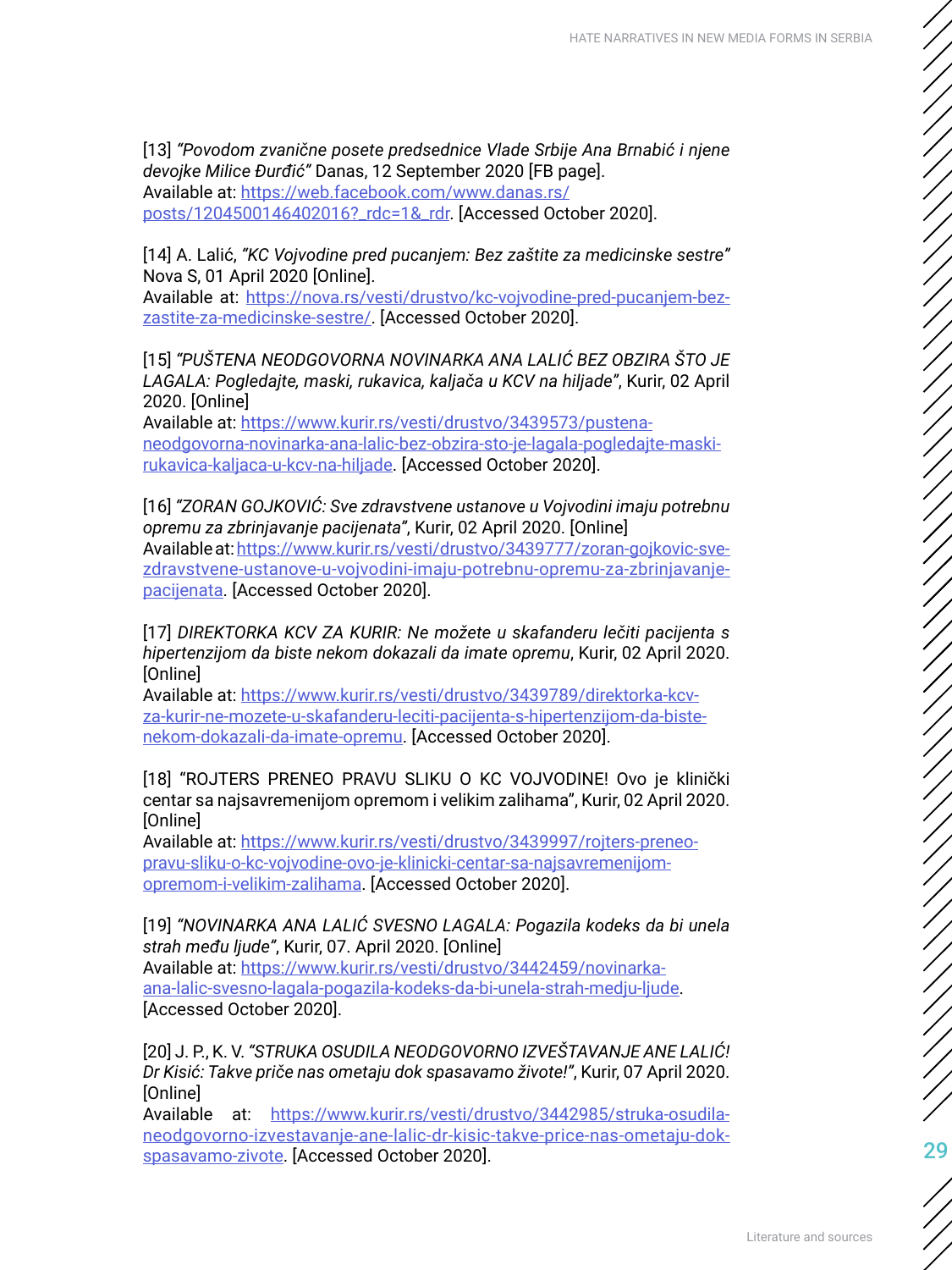<span id="page-29-0"></span>[21] *"Novinarki Ani Lalić vraćeni su svi elektronski uređaji"*, Kurir, 02 April 2020. [FB page]

Available at: [https://web.facebook.com/kuririnfo/](https://web.facebook.com/kuririnfo/posts/3107419702654967?_rdc=1&_rdr) [posts/3107419702654967?\\_rdc=1&\\_rdr](https://web.facebook.com/kuririnfo/posts/3107419702654967?_rdc=1&_rdr). [Accessed October 2020].

[22] *"Dok su u Srbiji pojedini mediji preneli lažnu sliku o KC Vojvodine, svetska ugledna agencija izveštava o najsavremenijoj opremi u KCV"*, Kurir, 02 April 2020. [FB page]

Available at: [https://web.facebook.com/kuririnfo/](https://web.facebook.com/kuririnfo/posts/3107956545934616?_rdc=1&_rdr) [posts/3107956545934616?\\_rdc=1&\\_rdr](https://web.facebook.com/kuririnfo/posts/3107956545934616?_rdc=1&_rdr). [Accessed October 2020].

[23] *"STRUKA OSUDILA NEODGOVORNO IZVEŠTAVANJE ANE LALIĆ! Dr Kisić: Takve priče nas ometaju dok spasavamo živote!"*, Kurir, 07 April 2020. C Available at: [https://web.facebook.com/kuririnfo/](https://web.facebook.com/kuririnfo/posts/3119075931489344?_rdc=1&_rdr) [posts/3119075931489344?\\_rdc=1&\\_rdr](https://web.facebook.com/kuririnfo/posts/3119075931489344?_rdc=1&_rdr). [Accessed October 2020].

[24] "N1 reporteri: Marinika Tepić meta spota, avion od Beograda do Prištine", N1, 21 January 2020. [Online] Available at: [http://rs.n1info.com/Video/](http://rs.n1info.com/Video/N1-reporteri/a562662/N1-reporteri-Marinika-Tepic-meta-spota-avion-od-Beog) [N1-reporteri/a562662/N1-reporteri-Marinika-Tepic-meta-spota-avion-od-](http://rs.n1info.com/Video/N1-reporteri/a562662/N1-reporteri-Marinika-Tepic-meta-spota-avion-od-Beog)[Beograda-do-Pristine.html](http://rs.n1info.com/Video/N1-reporteri/a562662/N1-reporteri-Marinika-Tepic-meta-spota-avion-od-Beog) [Accessed October 2020].

#### About the authors

Jelena Jovović is a member of the team of the Novi Sad School of Journalism, where she is engaged as a project coordinator, educator and researcher. She is especially active in the areas of exercising the rights of minority and marginalized groups as well as media literacy.

Dubravka Valić Nedeljković is a full professor at the University of Novi Sad. She teaches Master and Doctoral Gender Studies at ACIMS University in Novi Sad (Media and Gender classes). She is a guest lecturer at the Faculty of Political Science, University of Podgorica. Areas of research: the critical analysis of media discourse, media and marginalized groups focusing on women and national minorities, media and multiculturalism, media ethics, media regulation, media genres, and investigative journalism.